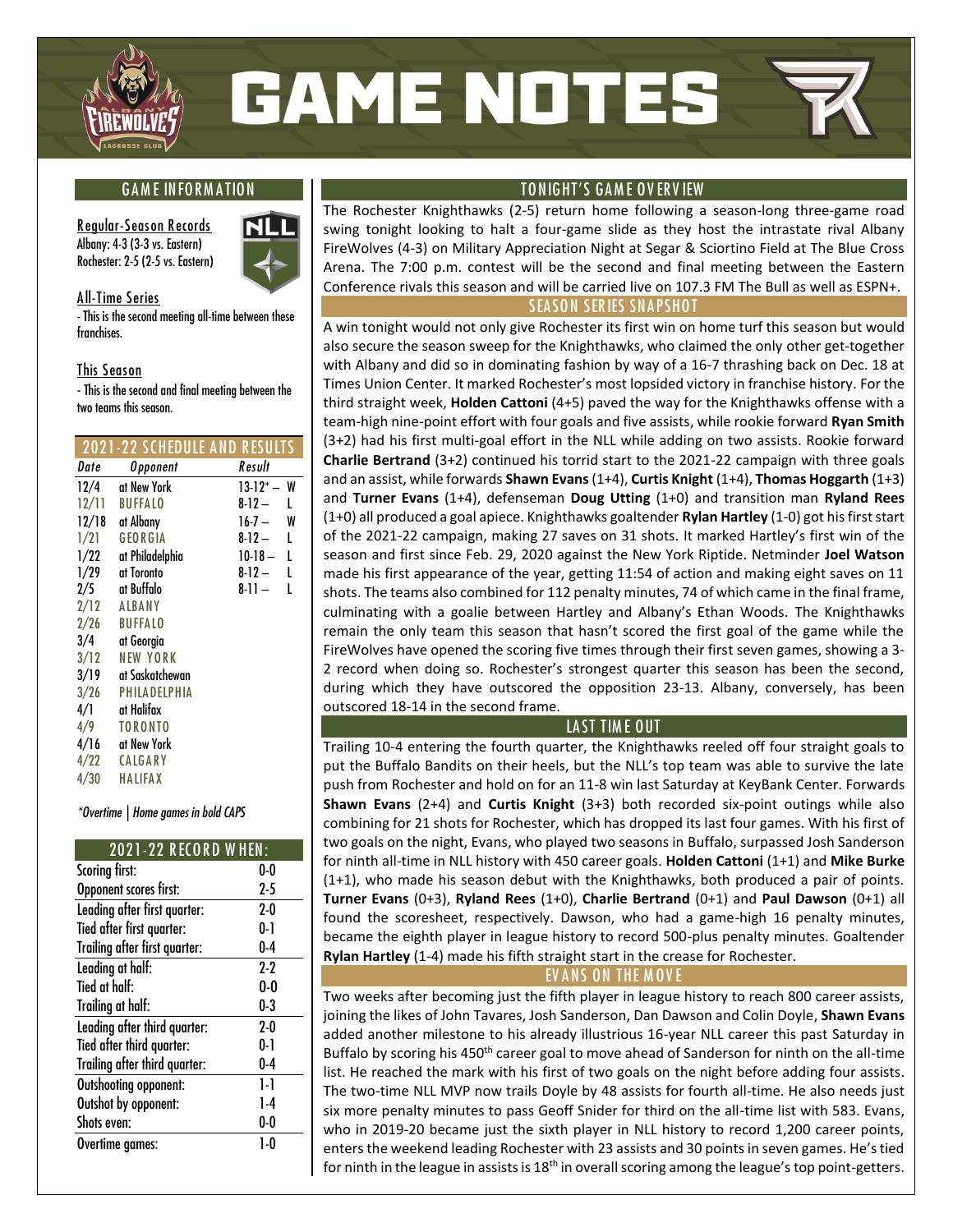

# **GAME NOTES**

| <b>KNIGHTHAWKS SCORING LEADERS</b> |    |    |     |
|------------------------------------|----|----|-----|
| PLAYER                             | G  | Α  | PTS |
| <b>Shawn Evans</b>                 |    | 23 | 30  |
| <b>Curtis Knight</b>               | 12 | 17 | 79  |
| <b>Holden Cattoni</b>              | 13 | 15 | 28  |
| <b>Turner Evans</b>                | 6  | 16 | 22  |
| <b>Ryan Smith</b>                  |    | 19 | 19  |

| FIREW OLVES SCORING LEADERS |    |    |     |
|-----------------------------|----|----|-----|
| PLAYER                      | G  | A  | PTS |
| <b>Joe Resetarits</b>       | 16 | 21 | 37  |
| Ryan Benesch                | 13 | 19 | 22  |
| Reilly O'Connor             | 6  | 15 | 21  |
| <b>Andrew Kew</b>           | 10 | 9  | 19  |
| <b>Jacob Ruest</b>          | ጸ  | 5  | 13  |

| <b>2021-22 NLL STANDINGS</b> |            |     |    |  |  |  |  |
|------------------------------|------------|-----|----|--|--|--|--|
| <b>EASTERN CONFERENCE</b>    |            |     |    |  |  |  |  |
| <b>TEAM</b>                  | <b>REC</b> | GF  | GΛ |  |  |  |  |
| <b>Buffalo</b>               | 6-0        | 81  | 58 |  |  |  |  |
| Halifax                      | 41         | 56  | 49 |  |  |  |  |
| <b>Toronto</b>               | 4.3        | 74  | 70 |  |  |  |  |
| Albany                       | $4-3$      | 69  | 70 |  |  |  |  |
| Philadelphia                 | 5-4        | 100 | 99 |  |  |  |  |
| Georgia                      | $3-5$      | 90  | 92 |  |  |  |  |
| Rochester                    | $2 - 5$    | 71  | 84 |  |  |  |  |
| New York                     | 1-6        | 86  | 97 |  |  |  |  |

#### **W ESTER N CON FER EN CE**

| <b>TEAM</b>         | REC   | GF | GΛ |
|---------------------|-------|----|----|
| San Diego           | 5-1   | 77 | 57 |
| Colorado            | 5-1   | 69 | 60 |
| Vancouver           | $3-3$ | 67 | 63 |
| Saskatchewan        | $2-4$ | 63 | 61 |
| Calgary             | 1-4   | 52 | 70 |
| <b>Panther City</b> | 1-6   | 69 | 94 |
|                     |       |    |    |

#### **A LBA N Y CON N ECTION S**

- **Albany forward Joe Resetarits played five seasons with the previous Knighthawks franchise from 2015-19, during which he recorded 279 points (109+170) over 78 career games.**
- **His capped off his final full season in 2017-18 in historic fashion, establishing career-highs in goals (37), assists (63) and points (100), becoming the first American-born player to log a 100-point season in league history. He was later selected to the NLL All-Pro Second Team.**

#### **HEA D O F THE R O O KIE CLA SS**

The Knighthawks come into the weekend owning two of the NLL's top eight scoring rookies in forwards **Ryan Smith** and **Charlie Bertrand**. Smith, who's new to the indoor game after leading Chaos to the 2021 PLL Championship this past summer, has taken his first NLL season by storm. Averaging more than three points per game, Smith ranks sixth in rookie scoring with 19 points while also ranking fourth with 12 assists. His seven goals are equal to that of Bertrand, tying for fifth-most among all first-year players. Rochester's third overall pick in the 2020 NLL Entry Draft, Smith has scored two of his seven goals this season on the power-play, which are tied for second-most among rookies. He also ranks fourth with 42 shots, trailing only Jeff Teat, Ethan Walker and Bertrand in that category. Bertrand, a three-time NCAA National Champion, ranks seventh among NLL rookies in points (16) and is tied for fifth in goals (7). He also leads all rookies and is tied for second in the league with two shorthanded goals. Bertrand has recorded at least one point in all seven matchups this season and has at least one goal in each of his las four contests. Both he and Smith recorded hat tricks in the 16-7 win over Albany on Dec. 18, representing the only time this season Rochester had multiple players finish with three or more goals.

#### **HARTLEY HANDLING BUSY WORKLOAD**

Following the early-season departure of veteran goaltender **Evan Kirk,** who was placed on the Holdout List for the remainder of the season, Hartley has become a mainstay between the pipes for Rochester. The 23-year-old has started the last five straight games for the Knighthawks, going 1-4 and totaling 202 saves over that span, including a season-high 48 save effort last week against Buffalo. Acquired by Rochester in the third round of the 2019 NLL Expansion Draft, Hartley ranks  $11<sup>th</sup>$  among all netminders in saves and  $12<sup>th</sup>$  in minutes played (269) while his .805 save percentage is fifth-best coming into the weekend.

#### **SCO UTING THE FIR EW O LV ES**

After starting their inaugural season 0-2 following their 16-7 loss to Rochester back on Dec. 18, the FireWolves have been one of the hottest teams in the league since, winning four of their last five games to move into fourth place in the NLL's Eastern Conference standings. Albany's lone loss in that span came last weekend after splitting a home-and-home series with the Georgia Swarm with each team winning at home. Joel Resetarits combined for 19 points (7+12) over the two-game weekend set to up his team-leading point total to 37 on the season. Resetarits, a former Knighthawk in the previous organization, ranks sixth in scoring in the NLL while continuing to pace the FireWolves in all offensive categories in goals (16), assists (21) and points (37) in seven games. Averaging over five points per game, Resetarits is also tied for sixth in the NLL in goals and  $13<sup>th</sup>$  in assists. The Hamburg, NY, native has scored at least one goal in all but one game this season and has four hat tricks over a six-game span. A two-time Mann Cup winner, Resetarits is no stranger to the Capital Region having played his collegiate lacrosse career as a standout at the University of Albany. He scored a goal in every game over his four-year stint with the Great Danes and was named an All-American.

Defenseman Joe Nardella, who ranked among the NLL's top face-off specialists in 2019-20, leads the NLL with a 70.4% success rate after winning 114-of-162 face-off attempts. Goaltender Doug Jamieson, whose started all seven games this season for Albany, is tied for second in the NLL in wins (4) and ranks third in saves (260) while his 9.88 goals-against average is eighth best. He's also played the third-most minutes among all NLL goalies (419).

#### **M ILESTO N E W A TCH**

• **Thomas Hoggarth** is 10 points away from reaching the century mark for his pro career. **UP NEXT FOR THE KNIGHTHAWKS** 

The Knighthawks remain at home on Saturday, Feb. 26 for one final go-around with the NLLleading Buffalo Bandits at Segar & Sciortino Field at The Blue Cross Arena. Opening face-off is slated for an 8:00 p.m. start and will be carried live on The Bull 107.3 FM as well as ESPN+. Fans can stay up to date all season long with the latest news, stories and notes at [www.rochesterknighthawks.com.](http://www.rochesterknighthawks.com/)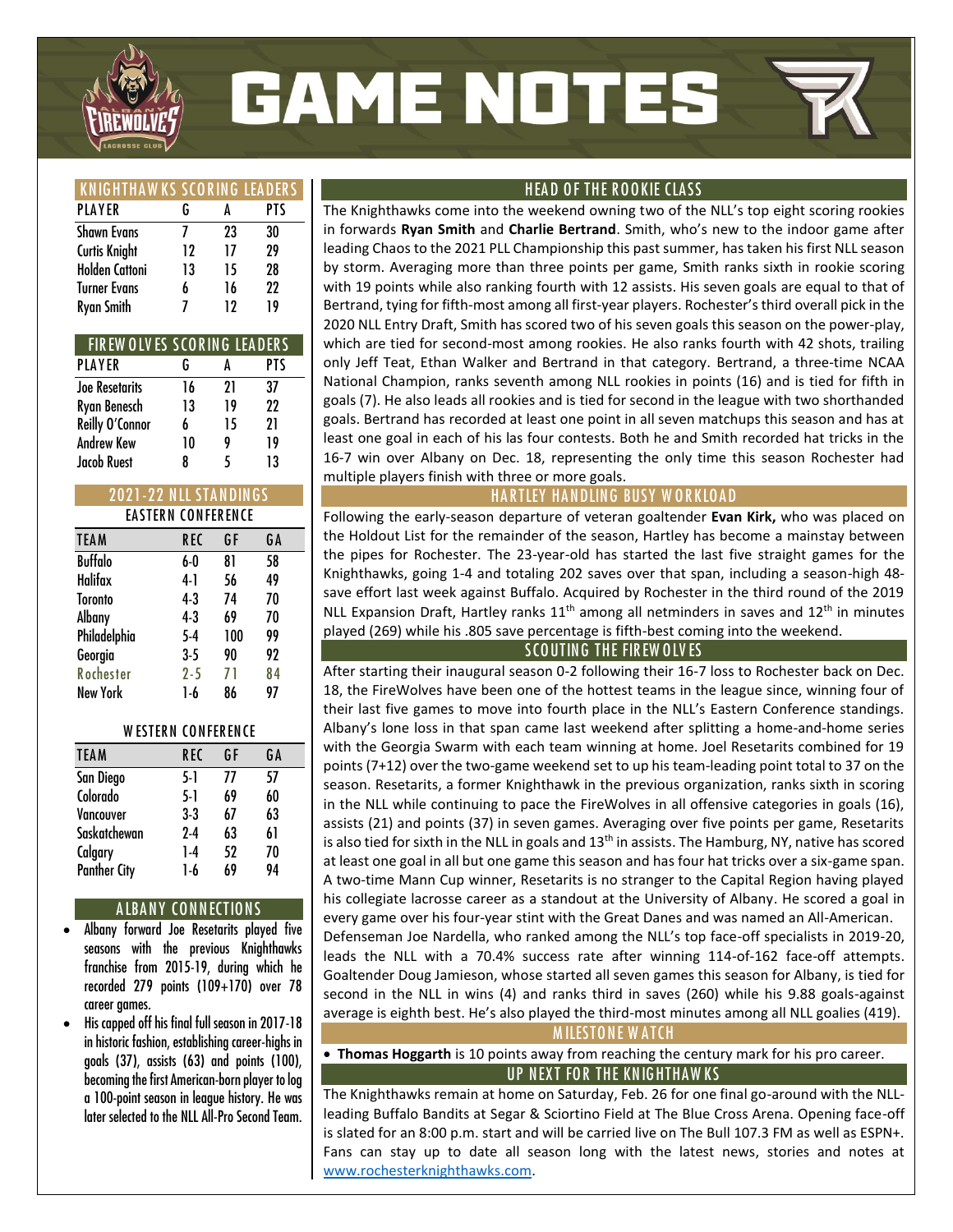**2021-22 PLAYER ROSTER** 

## **@ROCKNIGHTHAWKS**

## **2021-22 R O CHESTER KNIG HTHA W KS A CTIV E R O STER**

| No.            | <b>Name</b>              | Pos. | Ht.      | Wt. | DOB      | <b>Birthplace</b>              | College/Amateur                   | <b>Previous NLL Team</b>     |
|----------------|--------------------------|------|----------|-----|----------|--------------------------------|-----------------------------------|------------------------------|
| 49             | <b>Rylan Hartley</b>     | G    | $5-11$   | 165 | 5/23/98  | Mississauga, Ontario           | <b>Orangeville Northmen</b>       | <b>Rochester Knighthawks</b> |
| 92             | <b>Joel Watson</b>       | G    | $6-4$    | 308 | 3/24/98  | <b>Whitby, Ontario</b>         | <b>Whitby Warriors</b>            |                              |
|                |                          |      |          |     |          |                                |                                   |                              |
| $\overline{2}$ | Paul Dawson (C)          | D    | $6-5$    | 237 | 9/16/85  | Etobicoke, Ontario             | <b>University of Windsor</b>      | <b>Rochester Knighthawks</b> |
| 3              | <b>Thomas Whitty</b>     | T    | $6-1$    | 185 | 1/23/99  | St. Catharines, Ontario        | <b>University of Guelph</b>       | <b>Rochester Knighthawks</b> |
| 5              | <b>Turner Evans</b>      | F    | $5-9$    | 170 | 9/11/93  | Peterborough, Ontario          | <b>Ohio State University</b>      | <b>Rochester Knighthawks</b> |
| 9              | <b>Curtis Knight (A)</b> | F    | $5 - 10$ | 175 | 2/20/92  | Oshawa, Ontario                | University of Guelph              | <b>Rochester Knighthawks</b> |
| 15             | Shawn Evans (A)          | F    | $5-8$    | 175 | 4/28/86  | Peterborough, Ontario          | <b>Bellarmine University</b>      | <b>Rochester Knighthawks</b> |
| 17             | <b>Ryland Rees</b>       |      | $6-2$    | 195 | 6/7/97   | Port Coquitlam, BC             | <b>Stony Brook University</b>     | <b>Rochester Knighthawks</b> |
| 19             | <b>Holden Cattoni</b>    | F    | $5 - 11$ | 216 | 8/29/94  | Calgary, Alberta               | <b>Johns Hopkins University</b>   | <b>Rochester Knighthawks</b> |
| 20             | <b>Matt Bennett</b>      | D    | $6-2$    | 198 | 1/25/93  | <b>Brampton, Ontario</b>       | <b>Sheridan College</b>           | <b>Rochester Knighthawks</b> |
| 27             | <b>Tyler Halls</b>       | D    | $6-0$    | 200 | 9/25/99  | Orangeville, Ontario           | Orangeville Northmen              |                              |
| 29             | <b>Tyler Biles</b>       | D    | $6-1$    | 209 | 8/21/98  | Etobicoke, Ontario             | <b>Wilfrid Laurier University</b> | <b>Rochester Knighthawks</b> |
| 34             | <b>Doug Utting</b>       | D    | $5-9$    | 185 | 12/6/91  | <b>Wallaceburg, Ontario</b>    | Western Univ./Nipissing U.        | <b>Rochester Knighthawks</b> |
| 37             | <b>Dan Coates</b>        | D    | $6-0$    | 195 | 4/6/87   | St. Catharines, Ontario        | <b>Canisius College</b>           | <b>Colorado Mammoth</b>      |
| 43             | <b>Ryan Smith</b>        | F    | $6-2$    | 220 | 12/23/97 | <b>Burlington, Ontario</b>     | <b>Robert Morris University</b>   |                              |
| 45             | <b>Chris Willman</b>     | T    | $6-0$    | 215 | 3/8/96   | Oshawa, Ontario                | <b>Hobart College</b>             | <b>Rochester Knighthawks</b> |
| 61             | <b>Charlie Bertrand</b>  | F    | $6 - 3$  | 220 | 4/19/98  | <b>Baldwinsville, New York</b> | <b>Merrimack College</b>          |                              |
| 81             | <b>Matt Gilray</b>       | T    | $6 - 3$  | 206 | 5/11/95  | Oshawa, Ontario                | <b>Bucknell University</b>        | <b>Buffalo Bandits</b>       |
| 91             | <b>Thomas Hoggarth</b>   | F    | $6 - 3$  | 205 | 10/20/95 | Lakefield, Ontario             | Peterborough/Orangeville          | <b>Buffalo Bandits</b>       |
| 96             | <b>Cory Highfield</b>    | T    | $6-2$    | 200 | 5/16/96  | <b>Brampton, Ontario</b>       | <b>University of UMass-Lowell</b> | <b>Rochester Knighthawks</b> |
| 97             | John Wagner              | T    | $6-2$    | 190 | 5/4/97   | <b>York, Ontario</b>           | <b>Marquette University</b>       | <b>New York Riptide</b>      |

## **PRACTICE SQUAD**

|    | No. Name           | LPos. Ht. Wt.' |  | DOB Birthplace                                                  | College/Amateur          | Previous NLL Team'          |
|----|--------------------|----------------|--|-----------------------------------------------------------------|--------------------------|-----------------------------|
|    | 16 Mike Burke      |                |  | 6-1 195 3/20/90 Brampton, Ontario                               | <b>Guelph University</b> | <b>Halifax Thunderbirds</b> |
| 71 | <b>Jeff Wittig</b> |                |  | 6-2 205 9/4/97 St. Catharines, Ontario St. Catharines Athletics |                          | <b>Colorado Mammoth</b>     |

## **HO LDOUT LIST/ CO V ID-19 LIST**

| No. Name        | Pos. Ht. Wt. |  | <b>DOB</b> Birthplace                                        | College/Amateur Previous NLL Team |                   |
|-----------------|--------------|--|--------------------------------------------------------------|-----------------------------------|-------------------|
| 8 Mitch Ogilvie |              |  | D 5-9 200 6/25/99 Peterborough, Ontario University of Guelph |                                   |                   |
| 35 Evan Kirk    |              |  | 5-11 195 7/22/87 Orangeville, Ontario Hobart College         |                                   | Saskatchewan Rush |

## **PHYSICALLY UNABLE TO PERFORM LIST (PUP)/INJURED RESERVE**

|    | No. Name                           | Pos. Ht. Wt. |       |     | DOB                | <b>Birthplace</b>  |        | College/Amateur                     | <b>Previous NLL Team</b>        |
|----|------------------------------------|--------------|-------|-----|--------------------|--------------------|--------|-------------------------------------|---------------------------------|
| 41 | <b>Mike Manley</b>                 | D            | $6-2$ | 235 | 7/21/88            | Penn Yan, New York |        | <b>Duke University</b>              | <b>New York Riptide</b>         |
|    | <b>KNIGHTHAWKS STAFF DIRECTORY</b> |              |       |     |                    |                    |        |                                     |                                 |
|    | GM/VP of Lacrosse Operations:      |              |       |     | <b>Dan Carey</b>   |                    | Scout: |                                     | <b>Merrick Thomson</b>          |
|    | Lacrosse Operations Manager:       |              |       |     | Craig Rybczynski   |                    |        | <b>Operations Assistant:</b>        | <b>Tom Cincebox</b>             |
|    | <b>Director of Scouting:</b>       |              |       |     | <b>Jody Gage</b>   |                    |        | <b>Athletic Trainer:</b>            | Stephen Lobsinger               |
|    | <b>Head Coach:</b>                 |              |       |     | <b>Mike Hasen</b>  |                    |        | Equipment Manager:                  | <b>Brenden Dobbins</b>          |
|    | Assistant Coach:                   |              |       |     | Pat O'Toole        |                    |        | <b>Assistant Equipment Manager:</b> | <b>Thomas Cincebox</b>          |
|    | Assistant Coach:                   |              |       |     | <b>Mat Giles</b>   |                    |        | <b>Strength Coaches:</b>            | Nate VanKouwenberg, Joe Aratari |
|    | <b>Scout and Video Coach:</b>      |              |       |     | <b>Kyle Kallay</b> |                    |        | <b>Media Relations:</b>             | Warren Kosel, Ryan Harr         |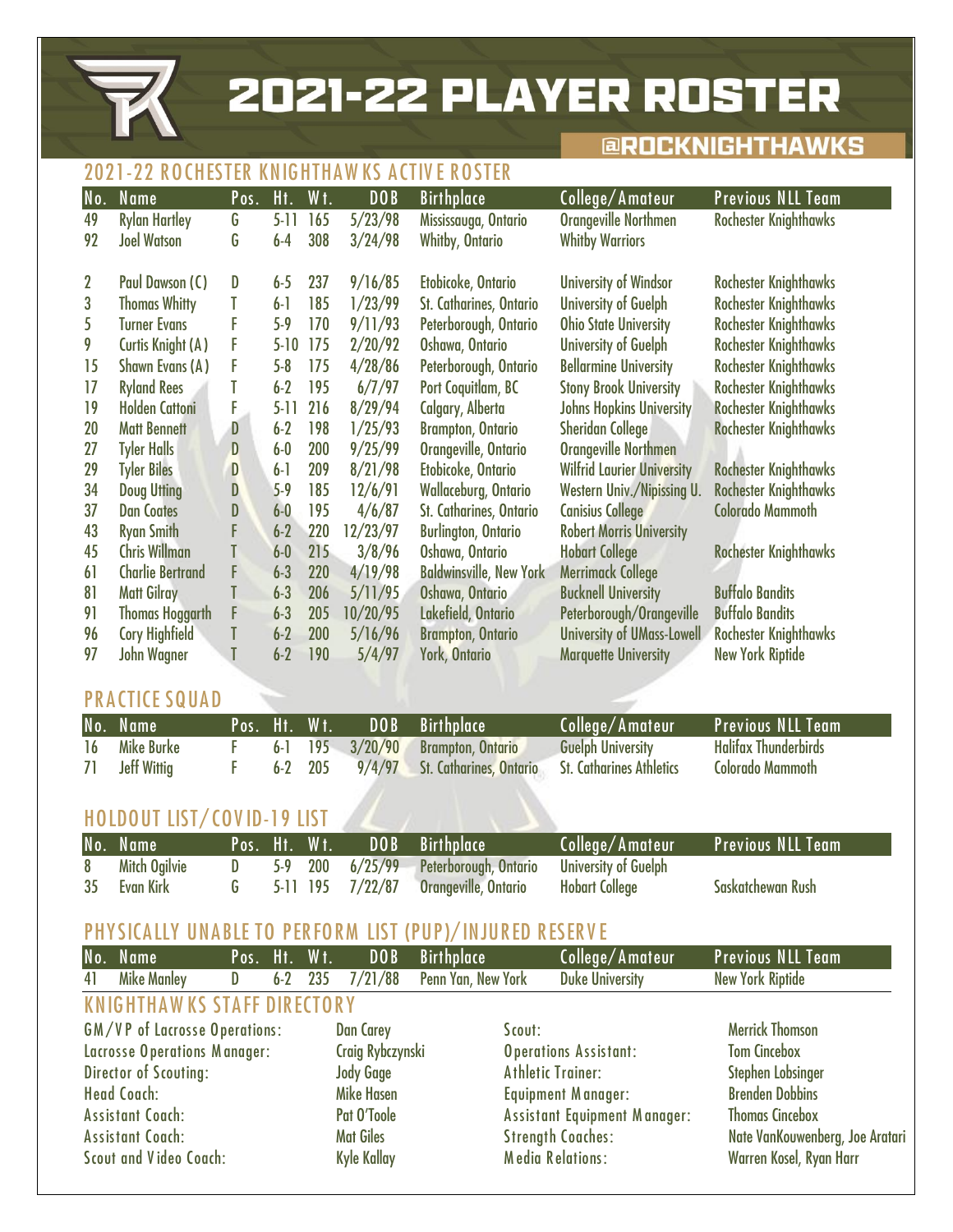

# **2021-22 PRONUNCIATION GUIDE**

## **EROCKNIGHTHAWKS**

# **2021-22 ROCHESTER KNIGHTHAWKS**

| No.          | <b>Name</b>            | <b>Pronunciation</b> | No. | <b>Name</b>             | <b>Pronunciation</b> |
|--------------|------------------------|----------------------|-----|-------------------------|----------------------|
| $\mathbf{2}$ | <b>Paul Dawson</b>     | (DAWE-suhn)          | 35  | Evan Kirk               | (KUHRK)              |
| $\mathbf{3}$ | <b>Thomas Whitty</b>   | (WHIT-ee)            | 37  | <b>Dan Coates</b>       | (KOATS)              |
| 5            | <b>Turner Evans</b>    | (EH-vihns)           | 41  | <b>Mike Manley</b>      | (MAN-lee)            |
| 8            | <b>Mitch Ogilvie</b>   | (OH-guhl-vee)        | 43  | <b>Ryan Smith</b>       | (SMITH)              |
| 9            | <b>Curtis Knight</b>   | (NIGHT)              | 45  | <b>Chris Willman</b>    | (WIHL-muhn)          |
| 15           | <b>Shawn Evans</b>     | (EH-vihns)           | 49  | <b>Rylan Hartley</b>    | (HART-lee)           |
| 16           | <b>Mike Burke</b>      | (BUHRK)              | 61  | <b>Charlie Bertrand</b> | (BUHR-truhnd)        |
| 17           | <b>Ryland Rees</b>     | (REECE)              | 71  | <b>Jeff Wittig</b>      | (WHI-tihg)           |
| 19           | <b>Holden Cattoni</b>  | (kuh-TOH-nee)        | 81  | <b>Matt Gilray</b>      | (GIHL-ray)           |
| 20           | <b>Matthew Bennett</b> | (BEH-neht)           | 91  | <b>Thomas Hoggarth</b>  | (HOH-gahrth)         |
| 27           | <b>Tyler Halls</b>     | (HALLS)              | 92  | <b>Joel Watson</b>      | (WAHT-suhn)          |
| 29           | <b>Tyler Biles</b>     | (BYLES)              | 96  | <b>Cory Highfield</b>   | (HIGH-feeld)         |
| 34           | <b>Doug Utting</b>     | $(UH$ -ding)         | 97  | <b>John Wagner</b>      | (WAG-nuhr)           |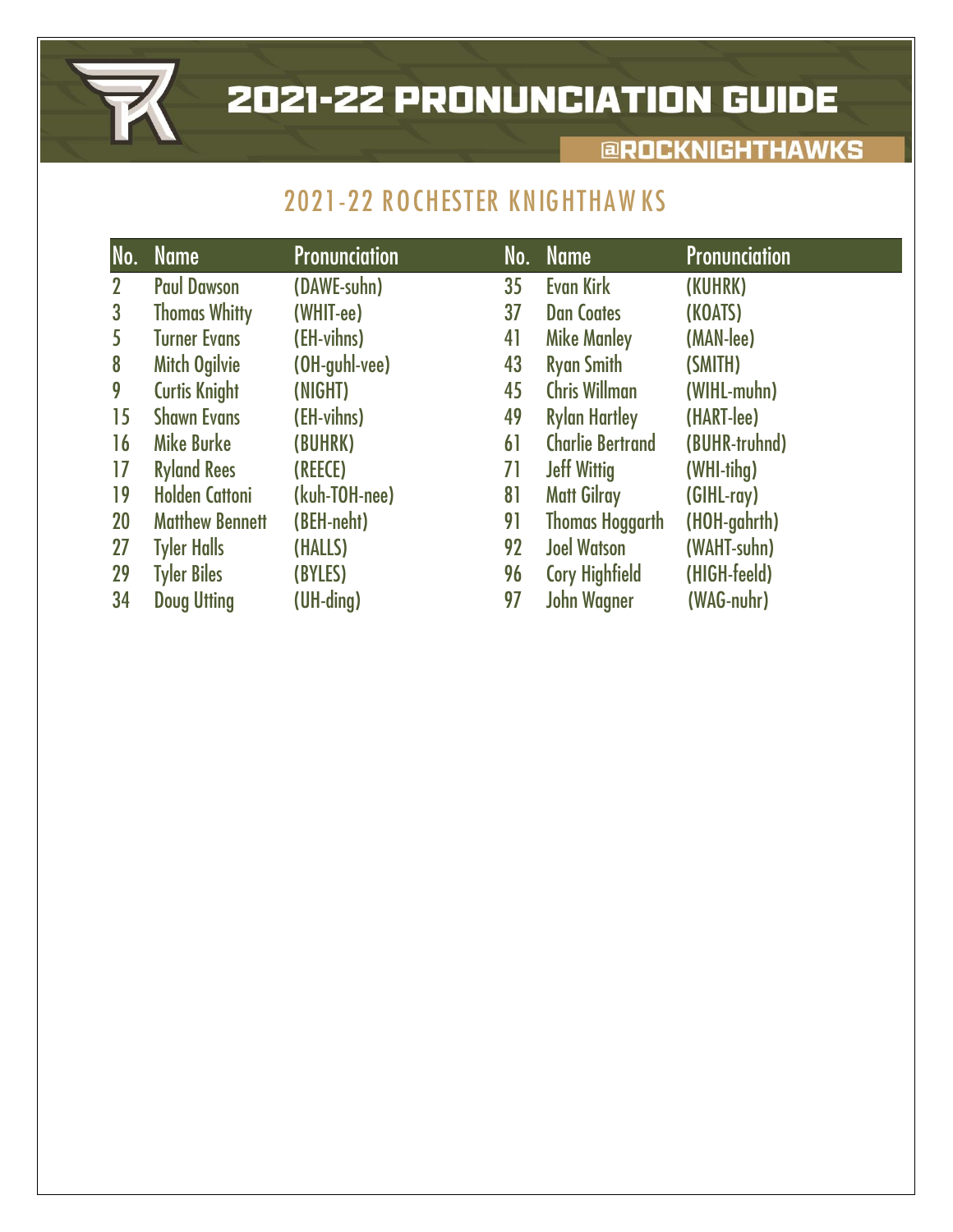

**@ROCKNIGHTHAWKS** 

# **2021-22 R ochester Knighthaw ks R egular Season**

*\*A ll roster transactions are additions/ deletions to and from active roster*

| <b>DATE</b> | <b>PLAYER</b>                 | ADD/DELETE    | <b>TRANSACTION</b>                                      |
|-------------|-------------------------------|---------------|---------------------------------------------------------|
| 2/12/2022   | <b>Jeff Wittig (F)</b>        | <b>Delete</b> | <b>Reassigned to Practice Squad from Active Roster</b>  |
| 2/12/2022   | Mike Burke (F)                | <b>Delete</b> | <b>Reassigned to Practice Squad from Active Roster</b>  |
| 2/12/2022   | <b>Thomas Whitty (T)</b>      | Add           | Reassigned to Active Roster from COVID/Injured Reserve  |
| 2/12/2022   | <b>Ryan Smith (F)</b>         | Add           | Reassigned to Active Roster from COVID/Injured Reserve  |
| 2/10/2022   | <b>Jeff Geddis (D)</b>        | <b>Delete</b> | <b>Released from Standard Player Contract</b>           |
| 2/10/2022   | <b>Carson Rees (F)</b>        | <b>Delete</b> | <b>Released from Standard Player Contract</b>           |
| 2/10/2022   | <b>Mitchell Gustavsen (D)</b> | <b>Delete</b> | <b>Released from Standard Player Contract</b>           |
| 2/10/2022   | John Wagner (T)               | Add           | Reassigned to Active Roster from COVID/Injured Reserve  |
| 2/10/2022   | <b>Thomas Hoggarth (F)</b>    | Add           | Reassigned to Active Roster from COVID/Injured Reserve  |
| 2/5/2022    | Holden Cattoni (F)            | Add           | <b>Reassigned to Active Roster from Injured Reserve</b> |
| 2/5/2022    | <b>Jeff Geddis (D)</b>        | <b>Delete</b> | <b>Reassigned to Practice Squad from Active Roster</b>  |
| 2/4/2022    | <b>Jeff Geddis (D)</b>        | Add           | <b>Signed to Standard Player Contract</b>               |
| 2/4/2022    | <b>Carson Rees (F)</b>        | Add           | <b>Signed to Standard Player Contract</b>               |
| 2/4/2022    | Mitchell Gustavsen (D)        | Add           | <b>Signed to Standard Player Contract</b>               |
| 2/4/2022    | John Wagner (T)               | <b>Delete</b> | Reassigned to COVID/Injured Reserve from Active Roster  |
| 2/4/2022    | <b>Thomas Whitty (T)</b>      | <b>Delete</b> | Reassigned to COVID/Injured Reserve from Active Roster  |
| 2/4/2022    | <b>Ryan Smith (F)</b>         | <b>Delete</b> | Reassigned to COVID/Injured Reserve from Active Roster  |
| 2/4/2022    | Thomas Hoggarth (F)           | <b>Delete</b> | Reassigned to COVID/Injured Reserve from Active Roster  |
| 2/4/2022    | Mike Burke (F)                | Add           | <b>Reassigned to Active Roster from Practice Squad</b>  |
| 2/4/2022    | Mitch Ogilvie (D)             | <b>Delete</b> | Reassigned to COVID/Injured Reserve from Active Roster  |
| 2/4/2022    | <b>Matt Bennett (D)</b>       | Add           | <b>Reassigned to Active Roster from Injured Reserve</b> |
| 1/29/2022   | Holden Cattoni (F)            | <b>Delete</b> | <b>Reassigned to Injured Reserve from Active Roster</b> |
| 1/29/2022   | Mitch Ogilvie (D)             | Add           | <b>Reassigned to Active Roster from Practice Squad</b>  |
| 1/22/2022   | <b>Matthew Bennett (D)</b>    | <b>Delete</b> | Reassigned to Injured Reserve from Active Roster        |
| 1/22/2022   | <b>Tyler Halls (D)</b>        | Add           | <b>Reassigned to Active Roster from Practice Squad</b>  |
| 1/20/2022   | <b>Tyler Halls (D)</b>        | <b>Delete</b> | <b>Reassigned to Practice Squad from Active Roster</b>  |
| 1/20/2022   | <b>Cory Highfield (T)</b>     | Add           | <b>Reassigned to Active Roster from Injured Reserve</b> |
| 1/20/2022   | Mitch Ogilvie (D)             | <b>Delete</b> | <b>Reassigned to Practice Squad from Active Roster</b>  |
| 1/20/2022   | John Wagner (T)               | Add           | <b>Reassigned to Active Roster from Injured Reserve</b> |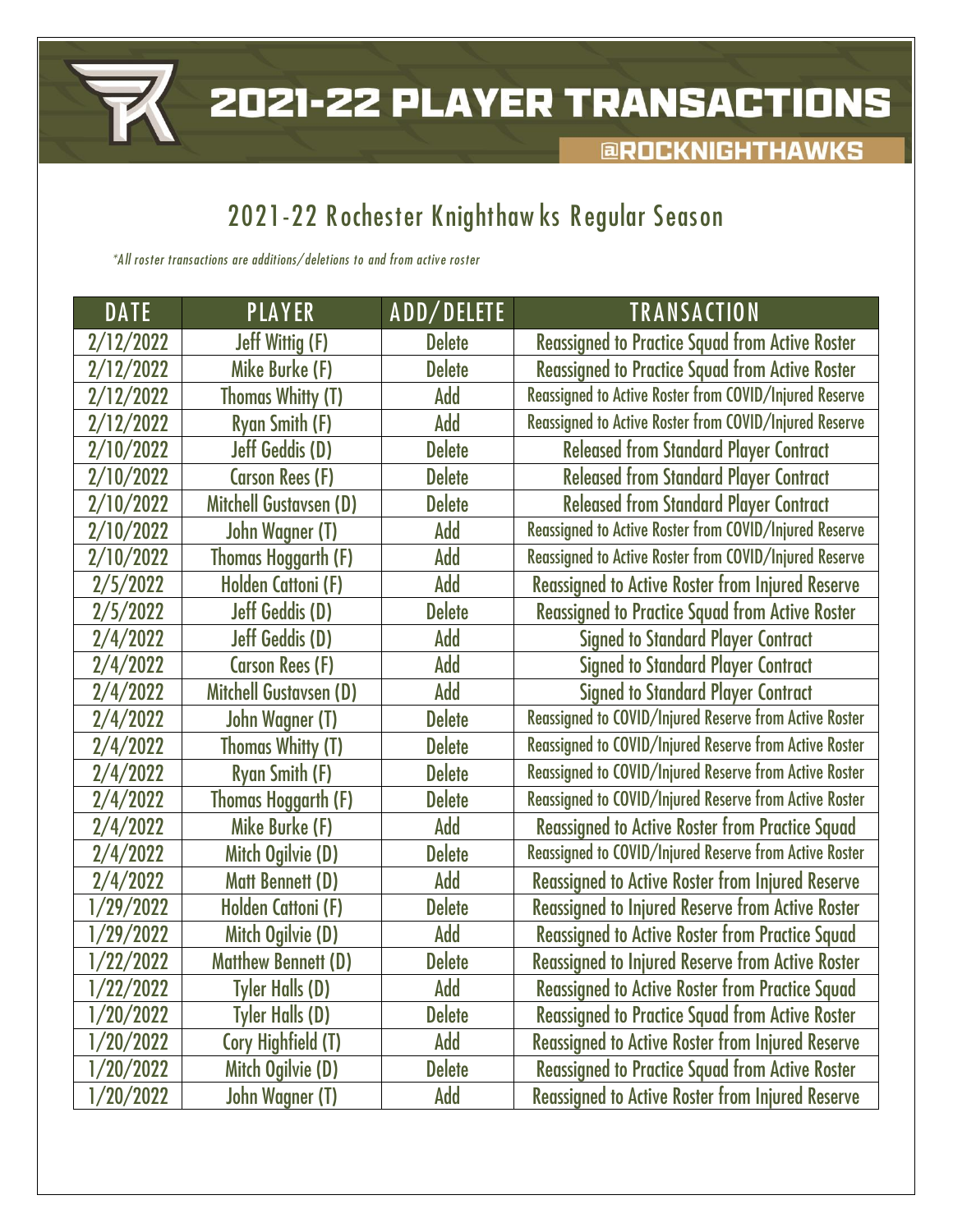| 1/3/2022   | Mike Burke (F)         | Add           | <b>Signed to Practice Player Contract</b>               |
|------------|------------------------|---------------|---------------------------------------------------------|
| 12/16/2021 | <b>Joel Watson (G)</b> | Add           | <b>Reassigned to Active Roster from Practice Squad</b>  |
| 12/16/2021 | Evan Kirk (G)          | <b>Delete</b> | <b>Reassigned to Holdout List from Active Roster</b>    |
| 12/10/2021 | <b>Tyler Halls (D)</b> | Add           | <b>Reassigned to Active Roster from Practice Squad</b>  |
| 12/10/2021 | Cory Highfield (T)     | <b>Delete</b> | <b>Reassigned to Injured Reserve from Active Roster</b> |
| 12/10/2021 | Mitch Ogilvie (D)      | Add           | <b>Reassigned to Active Roster from Practice Squad</b>  |
| 12/10/2021 | John Wagner (T)        | <b>Delete</b> | <b>Reassigned to Injured Reserve from Active Roster</b> |
| 11/29/2021 | <b>Mike Manley (D)</b> | <b>Delete</b> | <b>Reassigned to Physically Unable to Perform List</b>  |
| 11/29/2021 | <b>Joel Watson (G)</b> | <b>Delete</b> | <b>Reassigned to Practice Squad from Active Roster</b>  |
| 11/29/2021 | <b>Tyler Halls (D)</b> | <b>Delete</b> | <b>Reassigned to Practice Squad from Active Roster</b>  |
| 11/29/2021 | Mitch Ogilvie (D)      | <b>Delete</b> | <b>Reassigned to Practice Squad from Active Roster</b>  |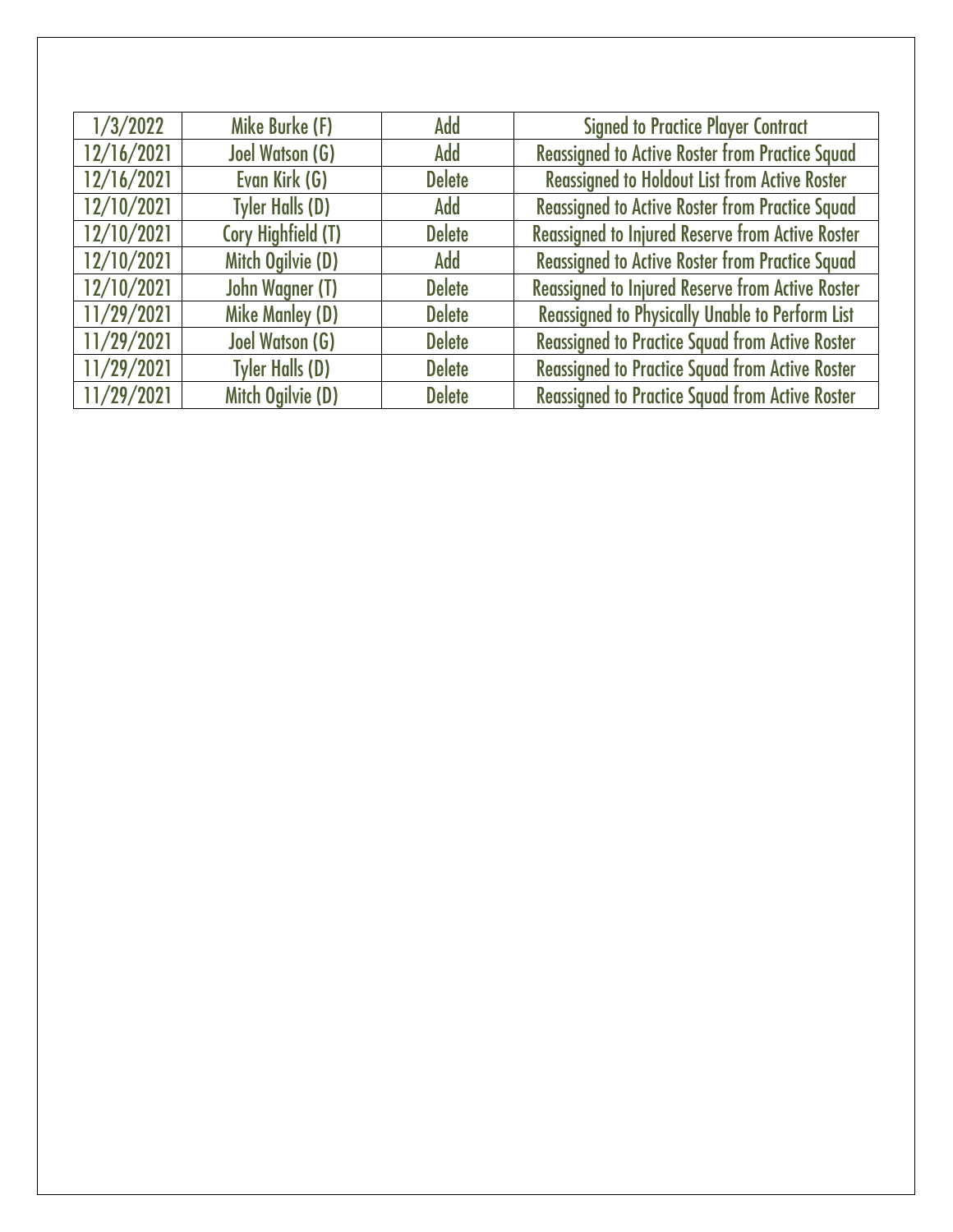# 2021-22 ROCHESTER KNIGHTHAWKS

# **2021-22 R ochester Knighthaw ks R egular Season Scoring and Goaltending Statistics**

## **SCO R ING LEA DER S**

| PLAYER                   | $\mathsf{P}$ | GP               | G              | A                | <b>PTS</b>     | PIM              |                  | <b>PPG PPA SHG</b> |                  | <b>SHA</b>       | GW G             |                  | LB TO            | CT <sub>0</sub>  | $\mathsf S$      | SPCT SOG |                 | F <sub>0</sub> |
|--------------------------|--------------|------------------|----------------|------------------|----------------|------------------|------------------|--------------------|------------------|------------------|------------------|------------------|------------------|------------------|------------------|----------|-----------------|----------------|
| EVANS, SHAWN             | F            |                  |                | 23               | 30             | 8                | 4                | 3                  | 0                | $\boldsymbol{0}$ | $\boldsymbol{0}$ | 33               | 17               | 3                | 63               | 11.1     | 57              | $0 - 0$        |
| <b>KNIGHT, CURTIS</b>    | $\mathsf{F}$ | $\overline{I}$   | 12             | 17               | 29             | $\boldsymbol{0}$ |                  | $\overline{3}$     | $\bf{0}$         | 1                | $\mathbf 0$      | 26               | $\overline{3}$   | $\bf{0}$         | 42               | 28.6     | 33              | $0 - 0$        |
| <b>CATTONI, HOLDEN</b>   | F            |                  | 13             | 15               | 28             | 4                |                  | 5                  | 0                | $\boldsymbol{0}$ | 0                | 30               | 5                |                  | 64               | 20.3     | 35              | $0 - 0$        |
| <b>EVANS, TURNER</b>     | F            |                  | 6              | 16               | 22             | $\bf{0}$         | 3                | 3                  | $\bf{0}$         | 1                | $\boldsymbol{0}$ | 24               | $\overline{11}$  | $\boldsymbol{0}$ | 37               | 16.2     | 29              | $0 - 0$        |
| <b>SMITH, RYAN</b>       | F            |                  |                | 12               | 19             | 0                | $\overline{2}$   | 5                  | 0                | $\bf{0}$         | 1                | 18               | 5                | 0                | 42               | 16.7     | 35              | $0 - 0$        |
| <b>BERTRAND, CHARLIE</b> | F            | 7                | $\overline{I}$ | 9                | 16             | 0                | 0                |                    | $\overline{2}$   | $\boldsymbol{0}$ | $\boldsymbol{0}$ | 32               | 20               |                  | 43               | 16.3     | 36              | $0 - 0$        |
| <b>HOGGARTH, THOMAS</b>  | F            |                  |                | 6                | 13             | 0                |                  | 0                  | 0                |                  | 1                | 33               | $\overline{1}$   | 2                | 27               | 25.9     | 26              | $0 - 0$        |
| <b>REES, RYLAND</b>      | $\mathsf{L}$ |                  | 5              |                  | 6              | 6                | $\boldsymbol{0}$ | $\bf{0}$           | 0                | $\boldsymbol{0}$ | $\boldsymbol{0}$ | 48               | 4                | 5                | 11               | 45.5     | $\overline{11}$ | $0 - 0$        |
| <b>GILRAY, MATT</b>      |              |                  | 3              | 0                | 3              | $\overline{2}$   | $\mathbf{0}$     | 0                  | $\mathbf{0}$     | $\boldsymbol{0}$ | 0                | 47               | 4                | 5                | 10               | 30.0     | 9               | $0 - 0$        |
| <b>COATES, DAN</b>       | $\mathbf{D}$ | $\overline{I}$   | $\bf{0}$       | 3                | $\mathbf{3}$   | $\overline{4}$   | 0                | $\bf{0}$           | $\boldsymbol{0}$ | $\boldsymbol{0}$ | $\bf{0}$         | 21               | 6                | 5                | $\boldsymbol{0}$ | 0.0      | $\bf{0}$        | $2 - 6$        |
| <b>BURKE, MIKE</b>       | F            |                  |                |                  |                | $\mathbf 2$      | 0                | 0                  | 0                | 0                | $\bf{0}$         | 2                | $\mathbf 2$      | 0                | 3                | 33.3     | 3               | $0 - 0$        |
| W ITTIG, JEFF            | F            | 3                |                |                  | $\overline{2}$ | 0                | $\boldsymbol{0}$ | $\bf{0}$           | $\bf{0}$         | $\boldsymbol{0}$ | $\boldsymbol{0}$ | $\overline{4}$   |                  |                  | 6                | 16.7     | 6               | $0 - 0$        |
| <b>HIGHFIELD, CORY</b>   |              | 5                |                |                  | $\overline{2}$ | $\mathbf{0}$     | $\mathbf{0}$     | 0                  | 0                | 0                | 0                | 10               | 3                |                  | 4                | 25.0     | 4               | $0 - 0$        |
| <b>WAGNER, JOHN</b>      | F            | 3                | $\bf{0}$       | $\mathbf 2$      | $\overline{2}$ | $\overline{2}$   | $\boldsymbol{0}$ | $\bf{0}$           | 0                | $\boldsymbol{0}$ | $\boldsymbol{0}$ | 15               |                  | $\overline{2}$   |                  | 0.0      |                 | $0 - 0$        |
| DAWSON, PAUL             | D            |                  | 0              | $\overline{2}$   | $\overline{2}$ | 32               | $\bf{0}$         | 0                  | 0                |                  | 0                | 25               | $\overline{2}$   | 5                | $\overline{2}$   | 0.0      | $\mathbf{2}$    | $0 - 0$        |
| UTTING, DOUG             | $\mathbf D$  | 5                | $\mathbf{I}$   | 0                |                | 4                | $\bf{0}$         | $\bf{0}$           | $\bf{0}$         | $\boldsymbol{0}$ | $\boldsymbol{0}$ | 9                | $\overline{2}$   | 3 <sup>°</sup>   | $\overline{2}$   | 50.0     | $\overline{2}$  | $0 - 0$        |
| <b>BENNETT, MATTHEW</b>  | D            | 5                | N              |                  |                | 0                | 0                | 0                  | 0                | 0                | $\boldsymbol{0}$ | 17               | $\mathbf{0}$     | 3                |                  | 0.0      |                 | $0 - 0$        |
| <b>HARTLEY, RYLAN</b>    | G            | $\boldsymbol{6}$ | $\bf{0}$       |                  |                | 17               | $\boldsymbol{0}$ | $\bf{0}$           | $\bf{0}$         | $\boldsymbol{0}$ | $\mathbf{0}$     | $\boldsymbol{8}$ | 3                | $\bf{0}$         | $\boldsymbol{0}$ | 0.0      | $\bf{0}$        | $0 - 0$        |
| <b>WILLMAN, CHRIS</b>    | D            |                  |                |                  |                | 8                | $\mathbf{0}$     | 0                  | 0                | 0                | $\bf{0}$         | 22               |                  | 4                |                  | 0.0      | 0               | $64 - 160$     |
| <b>OGILVIE, MITCH</b>    | $\mathbf{D}$ |                  | $\bf{0}$       | $\boldsymbol{0}$ | $\bf{0}$       | $\overline{2}$   | $\bf{0}$         | $\bf{0}$           | $\bf{0}$         | $\boldsymbol{0}$ | $\boldsymbol{0}$ | $\overline{4}$   | $\boldsymbol{0}$ |                  | $\boldsymbol{0}$ | 0.0      | $\bf{0}$        | $0 - 0$        |
| <b>HALLS, TYLER</b>      | D            | $\overline{2}$   | 0              | 0                | $\bf{0}$       | 4                | $\bf{0}$         | 0                  | $\mathbf{0}$     | 0                | $\bf{0}$         | 4                |                  |                  | 0                | 0.0      | $\mathbf{0}$    | $6 - 12$       |
| <b>KIRK, EVAN</b>        | G            | $\overline{2}$   | 0              | $\boldsymbol{0}$ | $\bf{0}$       | $\mathbf{0}$     | $\boldsymbol{0}$ | $\bf{0}$           | 0                | $\bf{0}$         | $\bf{0}$         | $\overline{2}$   | 0                | $\bf{0}$         | 0                | 0.0      | $\mathbf{0}$    | $0 - 0$        |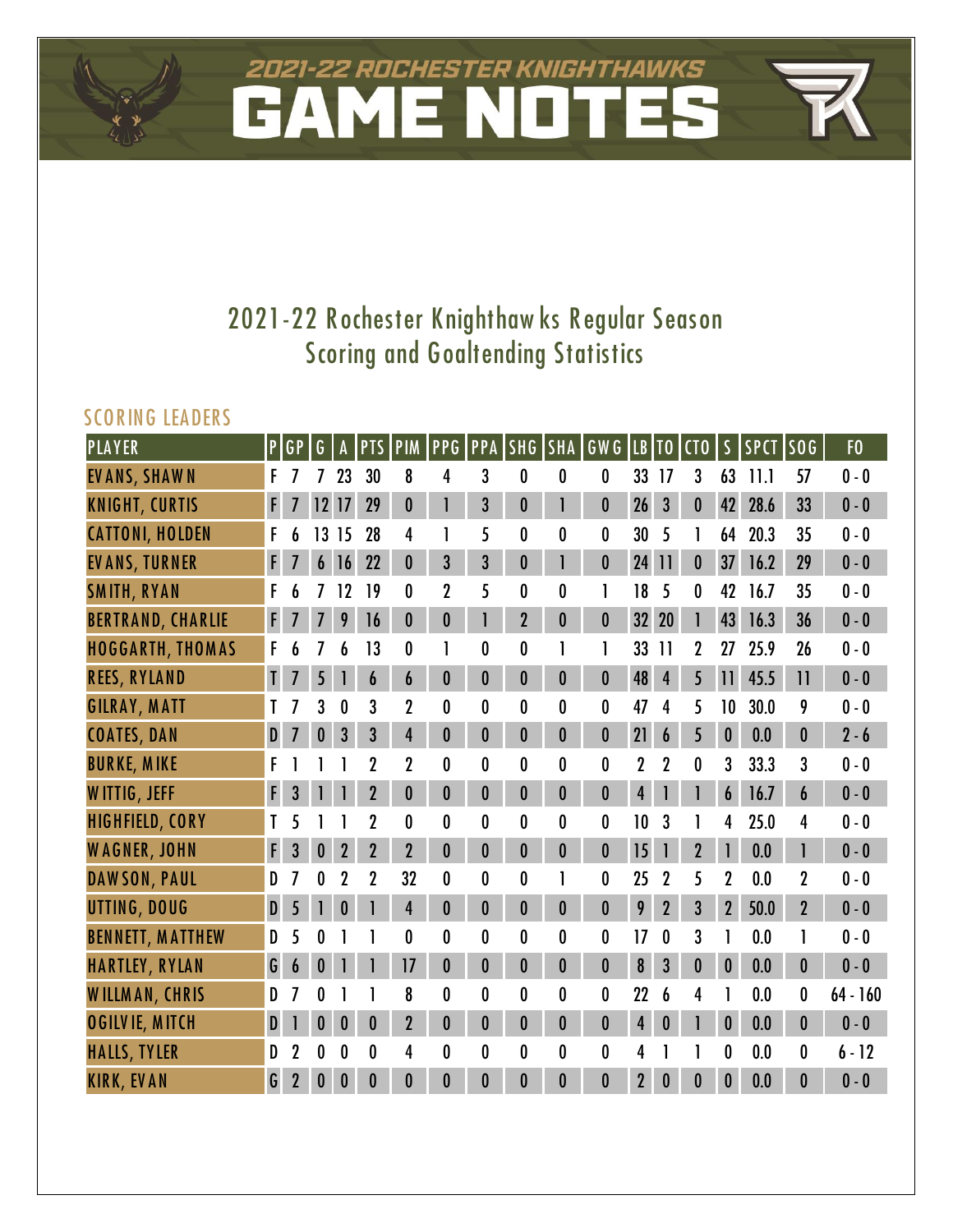|                       |                  |  |           |              |                  |              | 2021-22 ROCHESTER KNIGHTHAWKS<br>GAME NOTES |                   |         |          |             |     |         |  |
|-----------------------|------------------|--|-----------|--------------|------------------|--------------|---------------------------------------------|-------------------|---------|----------|-------------|-----|---------|--|
| <b>WATSON, JOEL</b>   |                  |  | G 2 0 0 0 | $\mathbf{0}$ | $\mathbf{0}$     | $\mathbf{0}$ | $\bm{0}$                                    | $0\quad 0\quad 0$ |         | $\bf{0}$ | $\mathbf 0$ | 0.0 | $0 - 0$ |  |
| <b>WHITTY, THOMAS</b> | $\overline{1}$ 6 |  |           | $\mathbf{0}$ | $\boldsymbol{0}$ | $\bf{0}$     | $\bf{0}$                                    | $\mathbf{0}$      | 29 3    | 4        | 0           | 0.0 | $0 - 0$ |  |
| <b>BILES, TYLER</b>   | D                |  |           |              | 0                |              |                                             |                   | $15-15$ |          |             | 0.0 | $0 - 0$ |  |

# **2021-22 R ochester Knighthaw ks R egular Season Scoring and Goaltending Statistics**

| <b>GOALTENDER</b> | $G$ $P$             | MIN   W   L   GA |            |                      | GAA   | <b>SAVES</b> | SV%  |
|-------------------|---------------------|------------------|------------|----------------------|-------|--------------|------|
| Hartley, Rylan    | 6                   | 269              |            | 1449                 | 10.92 | 202          | .805 |
| Kirk, Evan        | $\boldsymbol{\eta}$ | 119              |            | $1 \quad 1 \quad 23$ | 11.56 | 85           | .787 |
| Watson, Joel      |                     | 33               | $0\quad 0$ | - 9                  | 16.46 | 21           | .700 |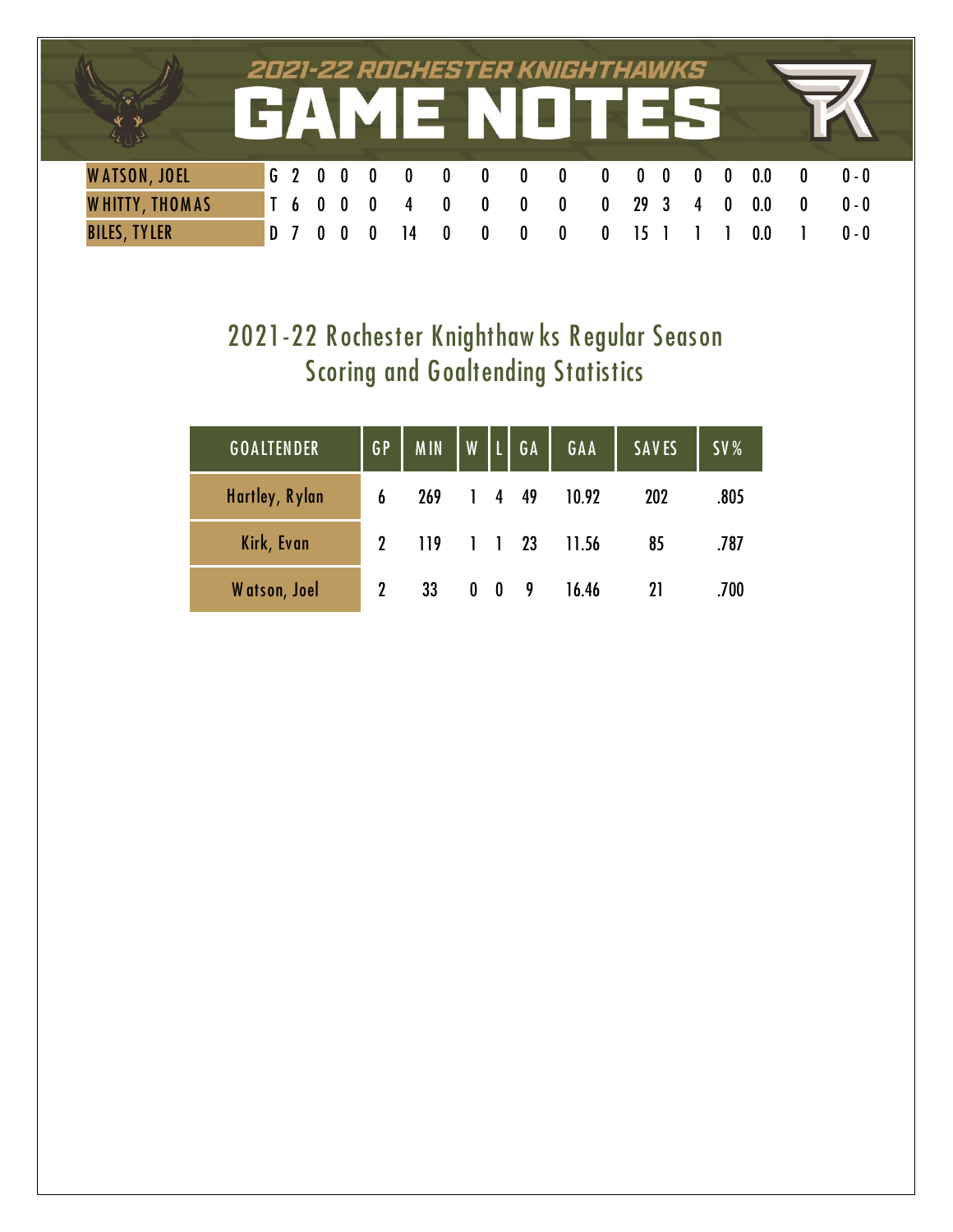# 2021-22 ROCHESTER KNIGHTHAWKS **AME NOT** H

# **2021-22 National Lacros se League Standings**

| <b>TEAM</b>      | W              |                  | <b>WPCT</b> | GF  | GA | HOME    | <b>AWAY</b> |  |  |  |  |  |  |  |
|------------------|----------------|------------------|-------------|-----|----|---------|-------------|--|--|--|--|--|--|--|
| <b>Buffalo</b>   | 6              | $\boldsymbol{0}$ | 1.000       | 81  | 58 | $4-0$   | $2 - 0$     |  |  |  |  |  |  |  |
| <b>Halifax</b>   | 4              |                  | .800        | 56  | 49 | $3-0$   | $1-1$       |  |  |  |  |  |  |  |
| <b>Toronto</b>   | 4              | 3                | .570        | 74  | 70 | $3-1$   | $1-2$       |  |  |  |  |  |  |  |
| <b>Albany</b>    | 4              | 3                | .570        | 69  | 70 | $3-1$   | $1-2$       |  |  |  |  |  |  |  |
| Philadelphia     | 5              | 4                | .560        | 100 | 99 | $4-3$   | $1-1$       |  |  |  |  |  |  |  |
| Georgia          | 3              | 5                | .380        | 90  | 92 | $1-2$   | $2 - 3$     |  |  |  |  |  |  |  |
| <b>Rochester</b> | $\overline{2}$ | 5                | .290        | 71  | 84 | $0 - 2$ | $2 - 3$     |  |  |  |  |  |  |  |
| <b>New York</b>  |                | 6                | .140        | 86  | 97 | $0-4$   | $1-2$       |  |  |  |  |  |  |  |

## **EA STER N CONFER ENCE**

## **WESTERN CONFERENCE**

| <b>TEAM</b>         | W |   | <b>WPCT</b> | GF | GA | HOME    | <b>AWAY</b> |
|---------------------|---|---|-------------|----|----|---------|-------------|
| San Diego           |   |   | .830        | 77 | 57 | $2 - 1$ | $3-0$       |
| Colorado            | 5 |   | .830        | 69 | 60 | $2 - 1$ | $3-0$       |
| <b>Vancouver</b>    | 3 | 3 | .500        | 67 | 63 | $1-2$   | $2 - 1$     |
| Saskatchewan        | 2 | 4 | .333        | 63 | 61 | $1-2$   | $1-2$       |
| Calgary             |   | 4 | .200        | 52 | 70 | $0-1$   | $1-3$       |
| <b>Panther City</b> |   | 6 | .140        | 69 | 94 | $0 - 2$ | $1-4$       |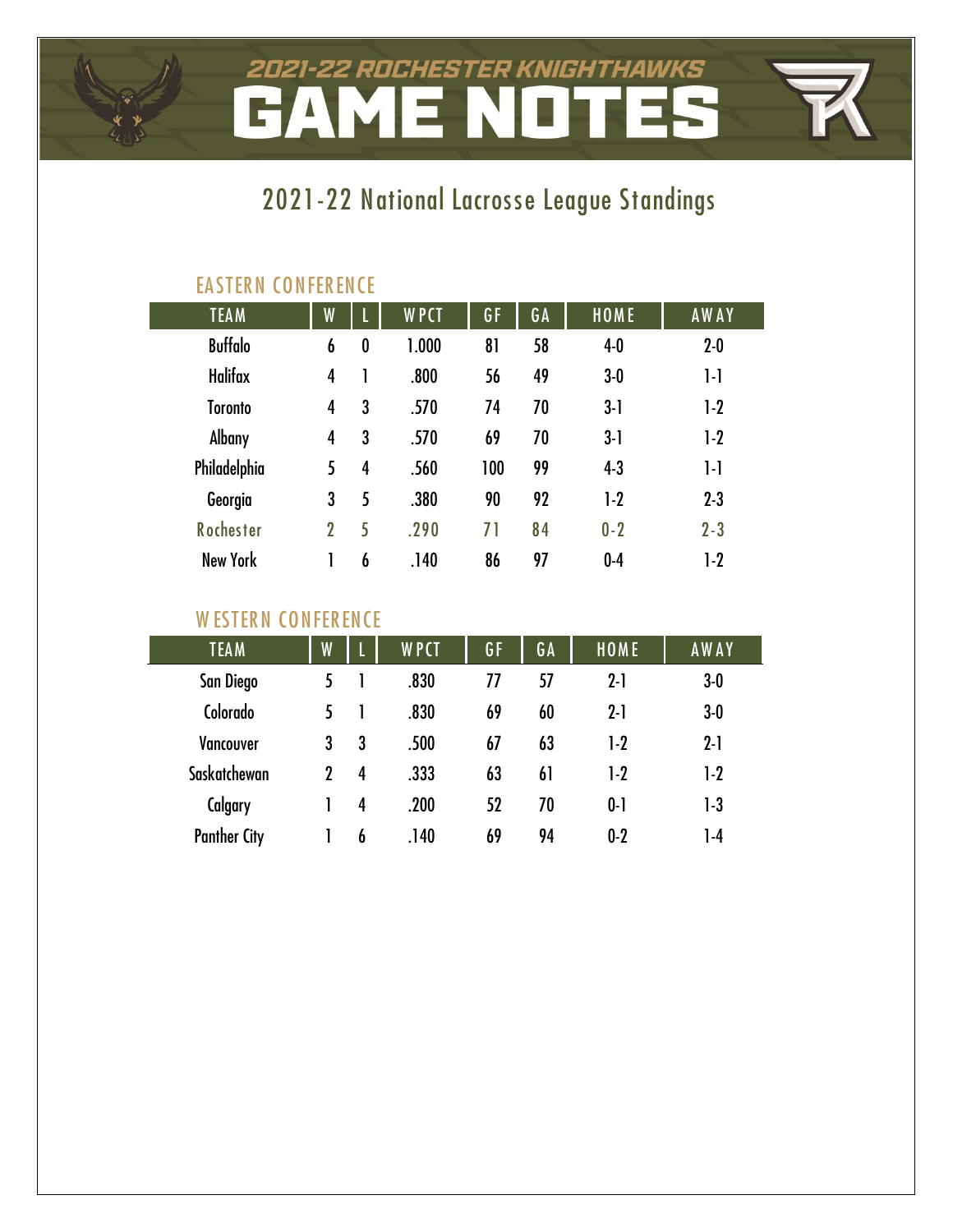#### 2021-22 ROCHESTER KNIGHTHAWKS NOT ME.  $\mathbf{A}$ E.



| <b>KNIGHTHAWKS WHEN:</b>        |              |              | <b>HOME</b>   |                | <b>ROAD</b> |                | <b>OVERALL</b> |
|---------------------------------|--------------|--------------|---------------|----------------|-------------|----------------|----------------|
|                                 | <b>TIMES</b> | W            |               | W              |             | W              |                |
| SCORING FIRST GOAL OF GAME      | 0            | 0            | $\Omega$      | $\Omega$       | $\Omega$    | 0              | $\Omega$       |
| ALLOWING FIRST GOAL OF GAME     | 7            | $\Omega$     | $\mathcal{P}$ | $\mathcal{P}$  | 3           | $\mathcal{P}$  | 5              |
|                                 |              |              |               |                |             |                |                |
| <b>OUTSHOOTING THE OPPONENT</b> | 2            | $\Omega$     | 1             | $\mathbf{1}$   | $\Omega$    | 1              | 1              |
| <b>SHOTS ARE TIED</b>           | 0            | $\mathbf{0}$ | $\Omega$      | 0              | $\Omega$    | 0              | $\Omega$       |
| <b>OUTSHOT BY THE OPPONENT</b>  | 5            | 0            | 1             | 1              | 3           | 1              | 4              |
|                                 |              |              |               |                |             |                |                |
| LEADING AFTER ONE QUARTER       | 2            | $\mathbf{0}$ | 0             | $\mathcal{P}$  | $\Omega$    | $\mathcal{P}$  | $\Omega$       |
| TIED AFTER ONE QUARTER          | 1            | 0            | 0             | 0              | 1           | $\Omega$       | 1              |
| TRAILING AFTER ONE QUARTER      | 4            | 0            | 2             | 0              | 2           | 0              | 4              |
|                                 |              |              |               |                |             |                |                |
| LEADING AFTER TWO QUARTERS      | 4            | 0            | $\mathbf{1}$  | $\mathcal{P}$  | 1           | $\mathcal{P}$  | 2              |
| TIED AFTER TWO QUARTERS         | 0            | $\mathbf{0}$ | 0             | 0              | $\Omega$    | 0              | $\Omega$       |
| TRAILING AFTER TWO QUARTERS     | 3            | 0            | 1             | 0              | 2           | 0              | 3              |
|                                 |              |              |               |                |             |                |                |
| LEADING AFTER THREE QUARTERS    | 2            | $\Omega$     | $\Omega$      | $\overline{2}$ | $\Omega$    | $\overline{2}$ | $\Omega$       |
| TIED AFTER THREE QUARTERS       | 1            | $\mathbf{0}$ | 1             | 0              | $\Omega$    | $\Omega$       | 1              |
| TRAILING AFTER THREE QUARTERS   | 4            | 0            | 1             | $\Omega$       | 3           | 0              | 4              |
|                                 |              |              |               |                |             |                |                |
| <b>IN OVERTIME</b>              | 1            | 0            | 0             | 1              | $\Omega$    | 1              | $\Omega$       |

| <b>KNIGHTHAWKS BY THE MONTH:</b> |               |    |   | <b>HOME</b> |               | <b>ROAD</b> | <b>OVERALL</b> |
|----------------------------------|---------------|----|---|-------------|---------------|-------------|----------------|
|                                  |               | GP | W |             | W             |             |                |
| <b>DECEMBER</b>                  |               | 3  | 0 | - 1         | $\mathcal{P}$ | 0           |                |
| <b>JANUARY</b>                   |               | 3  | 0 | - 1         | 0             | - 2         | 3              |
| <b>FEBRUARY</b>                  |               |    | 0 | - 0         |               | - 1         | 1              |
| <b>MARCH</b>                     |               |    |   |             |               |             |                |
| <b>APRIL</b>                     |               |    |   |             |               |             |                |
|                                  | <b>TOTALS</b> |    | n | - 2         |               | 3           |                |

| <b>KNIGHTHAWKS BY THE DAY:</b> |    | <b>HOME</b> |              |              | <b>ROAD</b> | <b>OVERALL</b> |
|--------------------------------|----|-------------|--------------|--------------|-------------|----------------|
|                                | GP | W           |              | W            |             | W              |
| <b>FRIDAY</b>                  |    | Ü           |              | 0            | 0           |                |
| SATURDAY                       | 6  | $\Omega$    |              |              | 3           | 4              |
| SUNDAY                         |    |             |              |              |             |                |
| <b>TOTALS</b>                  |    | n           | <sup>2</sup> | $\mathbf{z}$ |             |                |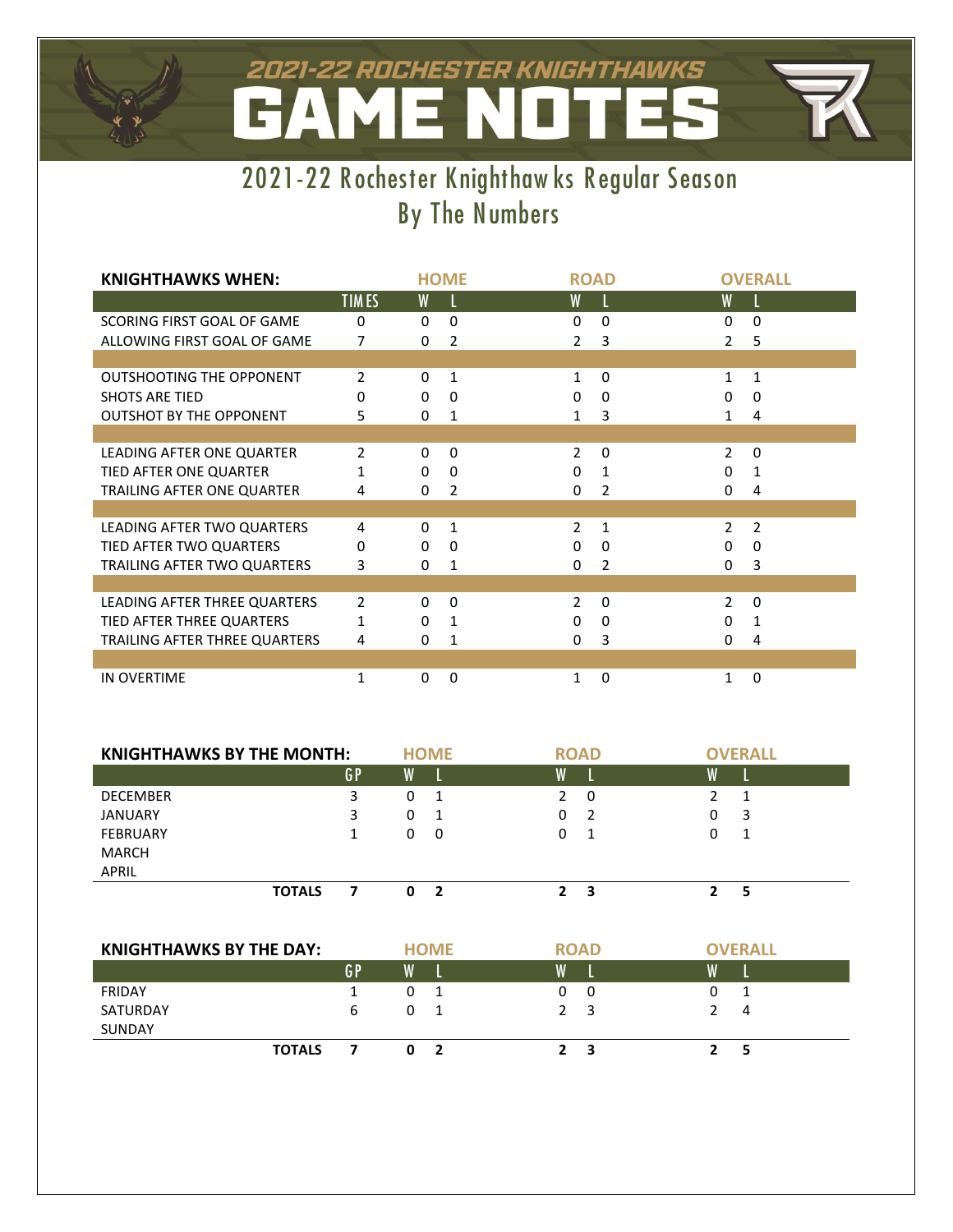# 2021-22 ROCHESTER KNIGHTHAWKS

# **2021-22 R ochester Knighthaw ks R egular Season V s. the NLL**

## **Knighthaw ks vs. the Eas tern Conference**

|                 |    |    | <b>OVERALL</b> |                |    |    | <b>HOME</b> |  |   |    |    | <b>ROAD</b> |   |    |    | ОT |   |
|-----------------|----|----|----------------|----------------|----|----|-------------|--|---|----|----|-------------|---|----|----|----|---|
| <b>TEAM</b>     | GP | GR | $\overline{W}$ |                | GF | GA | W           |  |   | GF | GA | W           |   | GF | GA | W  |   |
| ALBANY          |    |    |                | 0              | 16 |    | 0           |  | 0 | 0  | 0  |             | 0 | 16 |    |    |   |
| <b>BUFFALO</b>  | 2  |    | $\Omega$       | $\mathfrak{p}$ | 16 | 23 | 0           |  |   | 8  | 12 | 0           |   | 8  | 11 |    |   |
| <b>GEORGIA</b>  |    |    |                |                | 8  | 12 | 0           |  |   | 8  | 12 | 0           | 0 |    | 0  |    |   |
| <b>HALIFAX</b>  | 0  | 2  |                |                |    |    |             |  |   |    |    |             |   |    |    |    |   |
| <b>NEW YORK</b> |    | 2  |                | <sup>0</sup>   | 13 | 12 | 0           |  | 0 | 0  | 0  | 1           | 0 | 13 | 12 | 1  | 0 |
| PHILADELPHIA    |    |    | 0              | 1              | 10 | 18 | 0           |  | 0 | 0  | 0  | 0           | 1 | 10 | 18 |    |   |
| <b>TORONTO</b>  |    |    |                |                | 8  | 12 | 0           |  | 0 | 0  | 0  | 0           |   | 8  | 12 |    |   |
| <b>TOTALS</b>   |    | 9  | $\overline{2}$ | 5              | 71 | 84 | 0           |  | 7 | 16 | 24 | 2           | 3 | 55 | 60 | 1  | 0 |

### **Knighthaw ks vs. the W estern Conference**

|                      |          |          |              | <b>OVERALL</b> |    |    |   | <b>HOME</b> |          |     |    |          | <b>ROAD</b> |    |    |                         | <b>OT</b>    |
|----------------------|----------|----------|--------------|----------------|----|----|---|-------------|----------|-----|----|----------|-------------|----|----|-------------------------|--------------|
| <b>TEAM</b>          | GP       | GR       | W            |                | GF | GA | W |             |          | GF  | GA | W        |             | GF | GA | $\overline{\mathsf{W}}$ |              |
| <b>CALGARY</b>       | 0        | 1        |              |                |    |    |   |             |          |     |    |          |             |    |    |                         |              |
| <b>COLORADO</b>      | $\Omega$ | $\Omega$ | $\mathbf{0}$ | $\mathbf 0$    |    |    |   | $\Omega$    | - 0      |     |    | $\Omega$ | $\Omega$    |    |    | $\mathbf{0}$            | $\Omega$     |
| <b>PANTHER CITY</b>  | 0        | 0        | 0            | 0              |    |    |   | 0           | 0        |     |    | 0        | 0           |    |    | $\Omega$                | $\Omega$     |
| <b>SAN DIEGO</b>     | 0        | $\Omega$ | $\Omega$     | $\Omega$       |    |    |   | $\Omega$    | -0       |     |    | 0        | $\Omega$    |    |    | $\mathbf{0}$            | $\Omega$     |
| SASKATCHEWAN         | 0        | 1        |              |                |    |    |   |             |          |     |    |          |             |    |    |                         |              |
| <b>VANCOUVER</b>     | 0        | $\Omega$ | 0            | $\Omega$       |    |    |   | $\Omega$    | $\Omega$ |     |    | $\Omega$ | $\Omega$    |    |    | $\Omega$                | $\Omega$     |
| <b>TOTALS</b>        | 0        | 2        | 0            | 0              | 0  | 0  |   | 0           | 0        | O   | 0  | 0        | 0           | 0  | 0  | $\mathbf 0$             | $\mathbf 0$  |
|                      |          |          |              |                |    |    |   |             |          |     |    |          |             |    |    |                         |              |
| <b>SEASON TOTALS</b> |          | 11       | $\mathbf{2}$ | 5              |    | 84 |   | $\Omega$    |          | -16 | 24 |          | 3           | 55 | 60 |                         | $\mathbf{0}$ |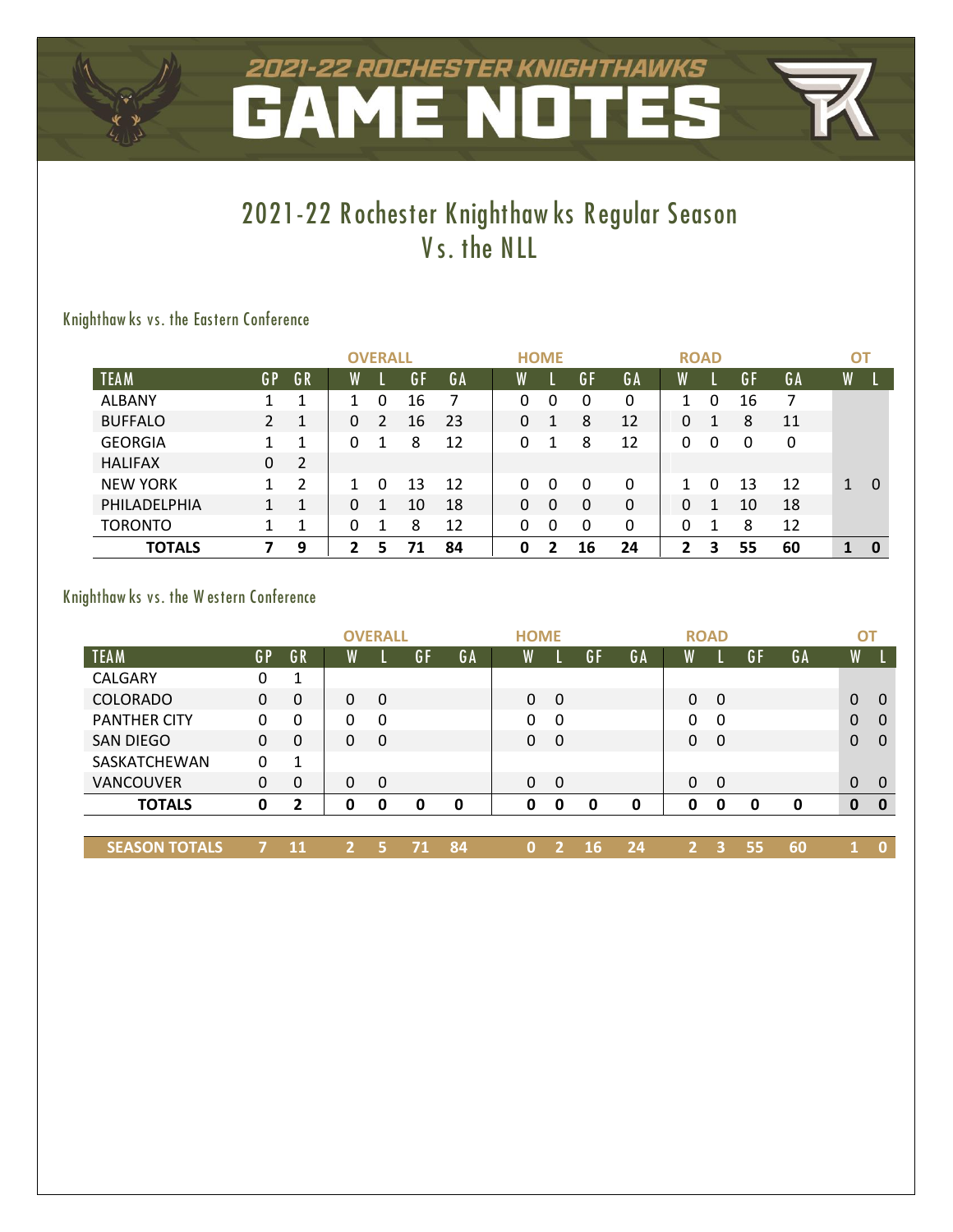# 2021-22 ROCHESTER KNIGHTHAWKS

# **2021-22 R ochester Knighthaw ks R egular Season Game-By-Game R esults**

**ATTENDANCE**

|                |             |                 |              |               |               |                  |                          |         |           |              |       | __________  |
|----------------|-------------|-----------------|--------------|---------------|---------------|------------------|--------------------------|---------|-----------|--------------|-------|-------------|
| <b>GAME</b>    | <b>DATE</b> | <b>OPPONENT</b> | <b>SCORE</b> | <b>RESULT</b> | <b>RECORD</b> | GOALIE           | <b>GAME-WINNING GOAL</b> | PP      | <b>PK</b> | <b>SHOTS</b> | HOME  | <b>ROAD</b> |
| 1              | 12/4        | at New York     | $13 - 12*$   | W             | $1-0$         | Kirk             | Hoggarth                 | $1 - 3$ | $1 - 3$   | 50-55        |       | 4,494       |
| $\overline{2}$ | 12/11       | <b>BUFFALO</b>  | $8 - 12$     | L             | $1 - 1$       | Kirk             | Fields (BUF)             | $1 - 5$ | $1 - 1$   | 56-54        | 4,311 |             |
| 3              | 12/18       | at Albany       | $16 - 7$     | W             | $2 - 1$       | Hartley/Watson   | Smith                    | $2 - 7$ | $3 - 4$   | $52 - 49$    |       | 4,885       |
| PPD            | 1/8         | <b>CALGARY</b>  |              |               |               | <b>POSTPONED</b> |                          |         |           |              |       |             |
| 4              | 1/21        | <b>GEORGIA</b>  | $8 - 12$     | L             | $2 - 2$       | Hartley          | Longboat (GA)            | $1 - 4$ | $3 - 5$   | 49-57        | 3,147 |             |
| 5              | 1/22        | at Philadelphia | $10 - 18$    | L             | $2 - 3$       | Hartley/Watson   | Matisz (PHI)             | $0 - 8$ | $2 - 6$   | 54-64        |       | 6,617       |
| 6              | 1/29        | at Toronto      | $8 - 12$     | L             | $2 - 4$       | Hartley          | D. Dawson (TOR)          | $3 - 5$ | $5 - 7$   | 53-54        |       | 0           |
| $\overline{7}$ | 2/5         | at Buffalo      | $8 - 11$     | L             | $2 - 5$       | Hartley          | Byrne (BUF)              | $2 - 6$ | $2 - 2$   | 46-59        |       | 9,371       |
| 8              | 2/12        | <b>ALBANY</b>   |              |               |               |                  |                          |         |           |              |       |             |
| 9              | 2/25        | <b>BUFFALO</b>  |              |               |               |                  |                          |         |           |              |       |             |
| 10             | 3/4         | at Georgia      |              |               |               |                  |                          |         |           |              |       |             |
| 11             | 3/12        | <b>NEW YORK</b> |              |               |               |                  |                          |         |           |              |       |             |
| 12             | 3/19        | at Saskatchewan |              |               |               |                  |                          |         |           |              |       |             |
| 13             | 3/26        | PHILADELPHIA    |              |               |               |                  |                          |         |           |              |       |             |
| 14             | 4/1         | at Halifax      |              |               |               |                  |                          |         |           |              |       |             |
| 15             | 4/9         | <b>TORONTO</b>  |              |               |               |                  |                          |         |           |              |       |             |
| 16             | 4/16        | at New York     |              |               |               |                  |                          |         |           |              |       |             |
| 17             | 4/22        | <b>CALGARY</b>  |              |               |               |                  |                          |         |           |              |       |             |
| 18             | 4/30        | <b>HALIFAX</b>  |              |               |               |                  |                          |         |           |              |       |             |

#### \* **= overtime**

#### **Regular Season**

2021-22 total home attendance = 7,458 2021-22 average home attendance = 3,729 2021-22 total attendance = 32,825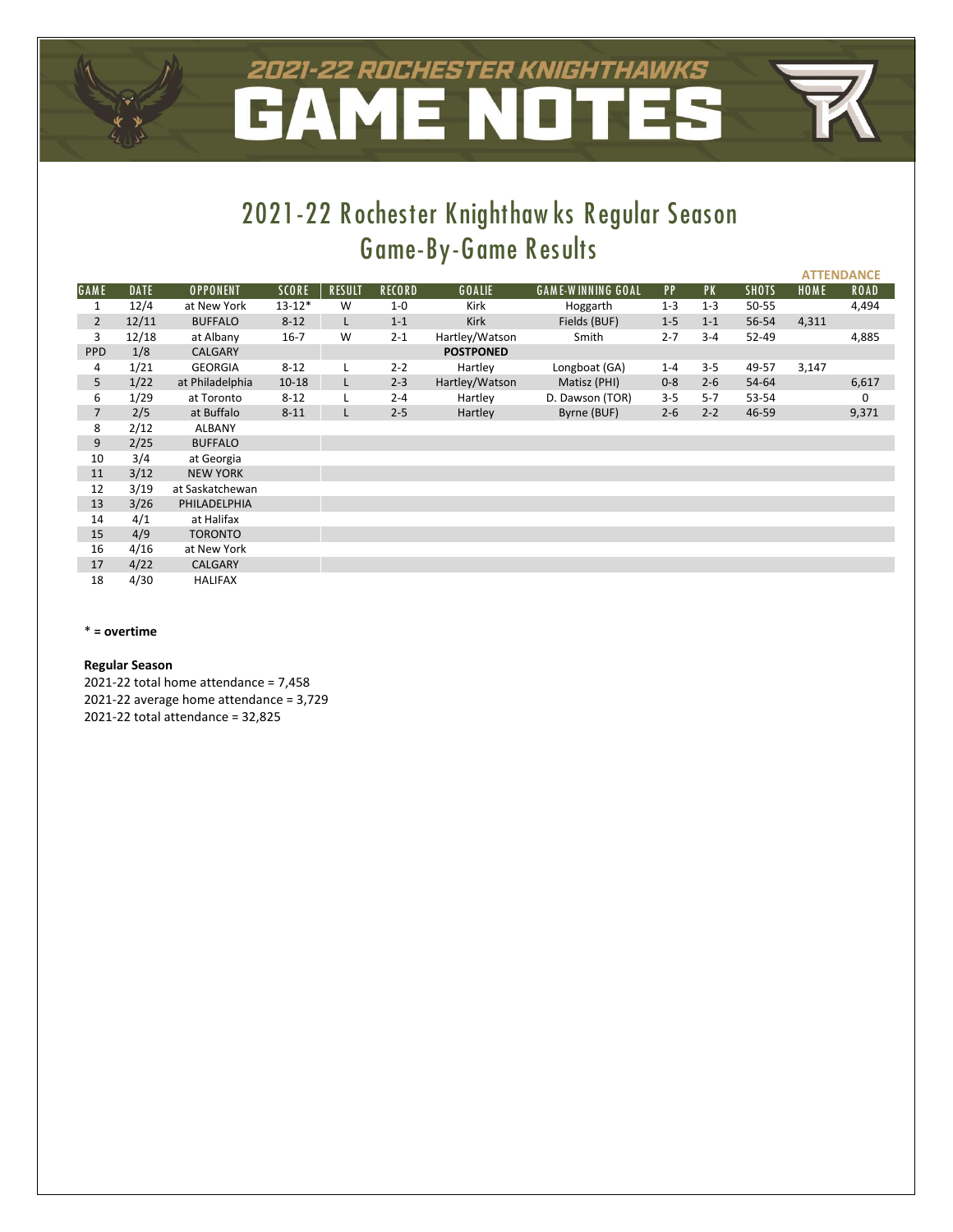## 2021-22 ROCHESTER KNIGHTHAWKS **NOT** AME r.

# **2021-22 R ochester Knighthaw ks R egular Season Highs/ Low s & Streaks**

| ITEAM SCORING                                |                                                          |
|----------------------------------------------|----------------------------------------------------------|
| Most Goals Scored - Game                     | 16 (12/18 at ALB)                                        |
| Most Goals Scored - Quarter                  | 5 ( $4th - 12/18$ at ALB, $2nd - 1/22$ at PHI)           |
| Most Goals Allowed – Game                    | 18 (1/22 at PHI)                                         |
| Most Goals Allowed - Quarter                 | 8 (1/22 at PHI)                                          |
| Fewest Goals Scored - Game                   | 8 (12/11 vs. BUF, 1/21 vs. GA, 1/29 at TOR, 2/05 at BUF) |
| Fewest Goals Scored - Quarter                | 0 ( $1st - 12/11$ vs. BUF, $3rd - 2/05$ at BUF)          |
| Fewest Goals Allowed - Game                  | 7 (12/18 at ALB)                                         |
| Fewest Goals Allowed - Quarter               | $0(2nd – 12/11$ vs. BUF)                                 |
| Largest Margin of Victory                    | 9 (12/18 at ALB, 16-7)                                   |
| Largest Margin of Defeat                     | 10 (1/22 at PHI, 10-18)                                  |
| Most Power-Play Goals Scored - Game          | 3 (1/29 at TOR)                                          |
| Most Power-Play Opportunities - Game         | 8 (1/22 at PHI)                                          |
| Most Power-Play Goals Allowed - Game         | 4 (1/22 at PHI)                                          |
| Most Power-Play Opportunities Against - Game | 7 (1/29 at TOR)                                          |
|                                              |                                                          |
| <b>SHOOTING</b>                              |                                                          |
| Most Shots Taken - Game                      | 56 (12/11 vs. BUF)                                       |
| Fewest Shots Taken - Game                    | 46 (2/05 at BUF)                                         |
| Most Shots Allowed - Game                    | 64 (1/22 at PHI)                                         |
| Fewest Shots Allowed - Game                  | 49 (12/18 at ALB)                                        |
|                                              |                                                          |
| <b>PENALTY MINUTES</b>                       |                                                          |
| Most Penalty Minutes - Game                  | 40 (12/18 at ALB)                                        |
| Fewest Penalty Minutes - Game                | 4 (12/11 vs. BUF)                                        |
| Most Opponent Penalty Minutes - Game         | 72 (12/18 at ALB)                                        |
| Fewest Opponent Penalty Minutes - Game       | 6 (12/4 at NY)                                           |
|                                              |                                                          |
| <b>TEAM STREAKS</b>                          |                                                          |
| Longest Winning Streak                       | 1                                                        |
| Longest Home Winning Streak                  | 0                                                        |
| Longest Road Winning Streak                  | $2(12/4-12/18)$                                          |
| Longest Losing Streak                        | 4 – Current                                              |
| Longest Home Losing Streak                   | 2 – Current                                              |
| Longest Road Losing Streak                   | 3 – Current                                              |
|                                              |                                                          |
| <b>INDIVIDUAL HIGHS FOR A GAME</b>           |                                                          |
| <b>Most Goals</b>                            | 4 (Cattoni - 12/18 at ALB)                               |
| <b>Most Assists</b>                          | 6 (S. Evans $-1/22$ at PHI)                              |
| <b>Most Points</b>                           | 9 (Cattoni - 12/18 at ALB)                               |
| <b>Most Penalty Minutes</b>                  | 16 (Dawson - 2/05 at BUF)                                |
| Most Shots on Goal                           | 16 (S. Evans - 1/29 at TOR)                              |
| Most Loose Balls                             | 13 (Rees - 2/05 at BUF)                                  |
| Most Saves                                   | 48 (Hartley - 2/05 at BUF)                               |
| Most Face-Off Wins                           | 13 (Willman - 12/4 at NY, 12/11 vs. BUF)                 |
| Most Goals by Opponent                       | 6 (Schreiber $-1/29$ at TOR)                             |
| Most Assists by Opponent                     | 7 (Crowley - 1/22 at PHI, Hellyer - 1/29 at TOR)         |
| Most Points by Opponent                      | 9 (Crowley $-1/22$ at PHI)                               |
| Most Penalty Minutes by Opponent             | 24 (Byrne - 12/18 at ALB)                                |
| Most Shots on Goal by Opponent               | 16 (Schreiber - 1/29 at TOR)                             |
| Most Loose Balls by Opponent                 | 16 (Baptiste $-1/22$ at PHI)                             |
| Most Saves by Opponent                       | 48 (Vinc - 12/11 vs. BUF)                                |
| Most Face-Off Wins by Opponent               | 21 (Nardella - 12/18 at ALB)                             |
|                                              |                                                          |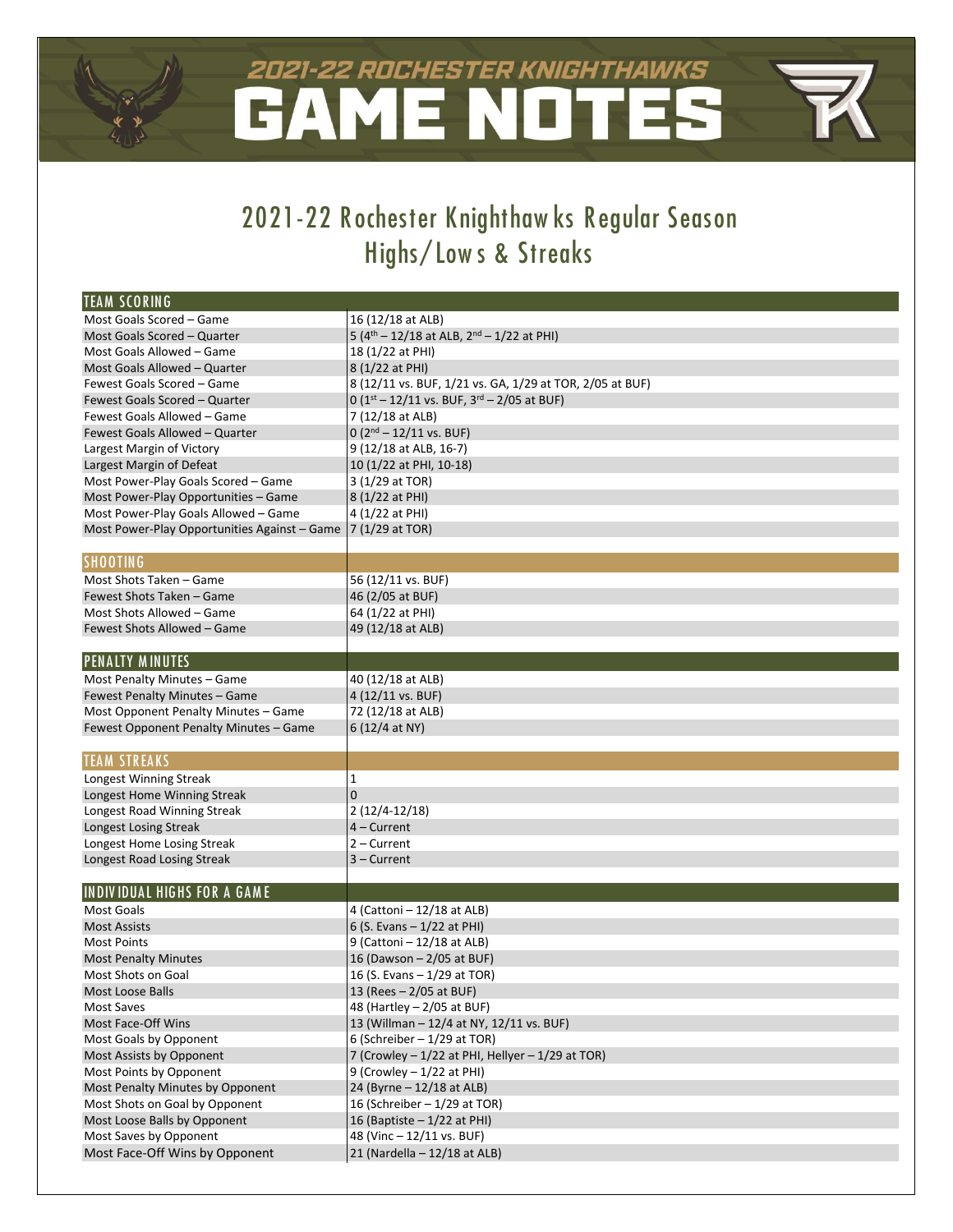## 2021-22 ROCHESTER KNIGHTHAWKS NOT ME.  $\Delta$

# **2021-22 R ochester Knighthaw ks Player Game Summaries**

| #                       | <b>Player</b>            | 12/4<br>at NY | 12/11<br>vs. BUF | 12/18<br>at ALB | 1/8<br>vs. CGY | 1/21<br>vs. GEO | $1/22$<br>at PHI | 1/29<br>at TOR | 2/5<br>at BUF | 2/12<br>vs. ALB |
|-------------------------|--------------------------|---------------|------------------|-----------------|----------------|-----------------|------------------|----------------|---------------|-----------------|
| $\overline{2}$          | <b>Paul Dawson</b>       | $0-0$         | $0-0$            | 0-1             | P              | $0-0$           | $0-0$            | $0-0$          | 0-1           |                 |
| $\overline{\mathbf{3}}$ | <b>Thomas Whitty</b>     | $0-0$         | $0-0$            | $0-0$           | $\mathbf{o}$   | $0-0$           | $0-0$            | $0-0$          | COVID         |                 |
| 5                       | <b>Turner Evans</b>      | $1 - 3$       | $0 - 1$          | $1 - 4$         | $\mathsf S$    | $0 - 2$         | $2 - 0$          | $2 - 3$        | $0 - 3$       |                 |
| 8                       | <b>Mitch Ogilvie</b>     | PS            | <b>DND</b>       | $0-0$           | T.             | <b>PS</b>       | PS               | <b>DND</b>     | COVID         |                 |
| 9                       | <b>Curtis Knight</b>     | $0 - 3$       | $3 - 3$          | $1 - 4$         | P              | $2 - 0$         | $1 - 1$          | $2 - 3$        | $3 - 3$       |                 |
| 15                      | <b>Shawn Evans</b>       | $2 - 5$       | $0 - 2$          | $1 - 4$         | $\mathbf{o}$   | $0 - 2$         | $0-6$            | $2 - 0$        | $2 - 4$       |                 |
| 16                      | <b>Mike Burke</b>        | FA            | FA               | FA              | N              | PS              | PS               | <b>PS</b>      | $1 - 1$       |                 |
| 17                      | <b>Ryland Rees</b>       | $1-0$         | $0-0$            | $1-0$           | E              | $1 - 1$         | $1-0$            | $0-0$          | $1 - 0$       |                 |
| 19                      | <b>Holden Cattoni</b>    | $3 - 4$       | $3 - 1$          | $4 - 5$         | D              | $0 - 3$         | $2 - 1$          | IR             | $1 - 1$       |                 |
| 20                      | <b>Matt Bennett</b>      | $0-0$         | $0-0$            | $0 - 1$         |                | $0-0$           | IR.              | IR.            | $0-0$         |                 |
| 27                      | <b>Tyler Halls</b>       | <b>PS</b>     | <b>DND</b>       | <b>DND</b>      |                | PS              | <b>DND</b>       | $0-0$          | $0-0$         |                 |
| 29                      | <b>Tyler Biles</b>       | $0-0$         | $0-0$            | $0-0$           |                | $0-0$           | $0-0$            | $0-0$          | $0-0$         |                 |
| 34                      | <b>Doug Utting</b>       | DND           | $0-0$            | 1-0             |                | $0-0$           | $0-0$            | <b>DND</b>     | $0-0$         |                 |
| 37                      | <b>Dan Coates</b>        | $0-0$         | $0-0$            | $0-0$           | P              | $0 - 2$         | $0 - 1$          | $0-0$          | $0-0$         |                 |
| 41                      | <b>Mike Manley</b>       | <b>PUP</b>    | <b>PUP</b>       | <b>PUP</b>      | $\mathbf{o}$   | <b>PUP</b>      | <b>PUP</b>       | <b>PUP</b>     | <b>PUP</b>    |                 |
| 43                      | <b>Ryan Smith</b>        | $0-0$         | $0 - 4$          | $3 - 2$         | S              | $2 - 0$         | $0 - 3$          | $2 - 3$        | COVID         |                 |
| 45                      | <b>Chris Willman</b>     | $0 - 1$       | $0-0$            | $0-0$           | T              | $0-0$           | $0-0$            | $0-0$          | $0-0$         |                 |
| 61                      | <b>Charlie Bertrand</b>  | $2 - 0$       | $1 - 2$          | $3 - 1$         | S              | $1 - 1$         | $0 - 1$          | $0 - 2$        | $0 - 1$       |                 |
| 71                      | <b>Jeff Wittig</b>       | <b>DND</b>    | $1 - 1$          | <b>DND</b>      | P              | <b>DND</b>      | <b>DND</b>       | $0-0$          | $0-0$         |                 |
| 81                      | <b>Matt Gilray</b>       | $0-0$         | $0-0$            | $0-0$           | $\mathbf{o}$   | $2 - 0$         | $1-0$            | $0-0$          | $0-0$         |                 |
| 91                      | <b>Thomas Hoggarth</b>   | $3-0$         | $0-0$            | $1 - 3$         | N              | $0 - 1$         | $3 - 2$          | $0-0$          | COVID         |                 |
| 96                      | <b>Cory Highfield</b>    | $1 - 1$       | COVID            | COVID           | E              | $0-0$           | $0-0$            | $0-0$          | $0-0$         |                 |
| 97                      | John Wagner              | $0 - 1$       | IR               | IR              | D              | <b>DND</b>      | $0 - 1$          | $0-0$          | COVID         |                 |
|                         |                          |               |                  |                 |                |                 |                  |                |               |                 |
| 35                      | <b>Evan Kirk</b>         | 43-55         | 42-53            | HL.             |                | HL.             | HL.              | HL.            | HL.           | HL              |
| 49                      | <b>Rylan Hartley</b>     | <b>DNP</b>    | <b>DNP</b>       | $32 - 36(5)$    |                | 45-57           | $35 - 47(S)$     | 42-53          | 48-59         |                 |
| 92                      | <b>Joel Watson</b>       | PS            | <b>PS</b>        | $7-10(R)$       |                | <b>DNP</b>      | $11-17(R)$       | <b>DNP</b>     | <b>DNP</b>    |                 |
|                         |                          |               |                  |                 |                |                 |                  |                |               |                 |
|                         | <b>FINAL SCORE</b>       | $13 - 12*$    | $8 - 12$         | $16 - 7$        |                | $8 - 12$        | $10 - 18$        | $8 - 12$       | $8 - 11$      |                 |
|                         | <b>PP</b>                | $1 - 3$       | $1-5$            | $2 - 7$         |                | $1 - 4$         | $0 - 8$          | $3 - 5$        | $2 - 6$       |                 |
|                         | <b>PK</b>                | $1 - 3$       | $1 - 1$          | $3 - 4$         |                | $3 - 5$         | $2 - 6$          | $5 - 7$        | $2 - 2$       |                 |
|                         | <b>ROC PIM</b>           | 6             | $\overline{4}$   | 40              |                | 12              | 23               | 14             | 22            |                 |
|                         | <b>OPP PIM</b>           | 6             | 10               | 72              |                | 11              | 37               | 10             | 20            |                 |
|                         | <b>GWG</b>               | 91            | ₩.               | 43              |                | 4               | 44               | ₩.             | ₩.            |                 |
|                         | ROC 1 <sup>ST</sup> GOAL | 19            | 9                | 61              |                | 61              | 17               | 15             | 17            |                 |
|                         | <b>RECORD</b>            | $1-0$         | $1-1$            | $2 - 1$         |                | $2 - 2$         | $2 - 3$          | $2 - 4$        | $2 - 5$       |                 |

**DND – Did Not Dress DNP – Did Not P lay FA – Free A gent HL – Holdout List INA – Inactive IR – Injured R eserve P S – P ractice Squad CO V ID – CO V ID-19 List P UP – Physically Unable to P erform SUSP – Suspended R EL – R eleased S/ R – Start/ R elief**

**\* O vertime**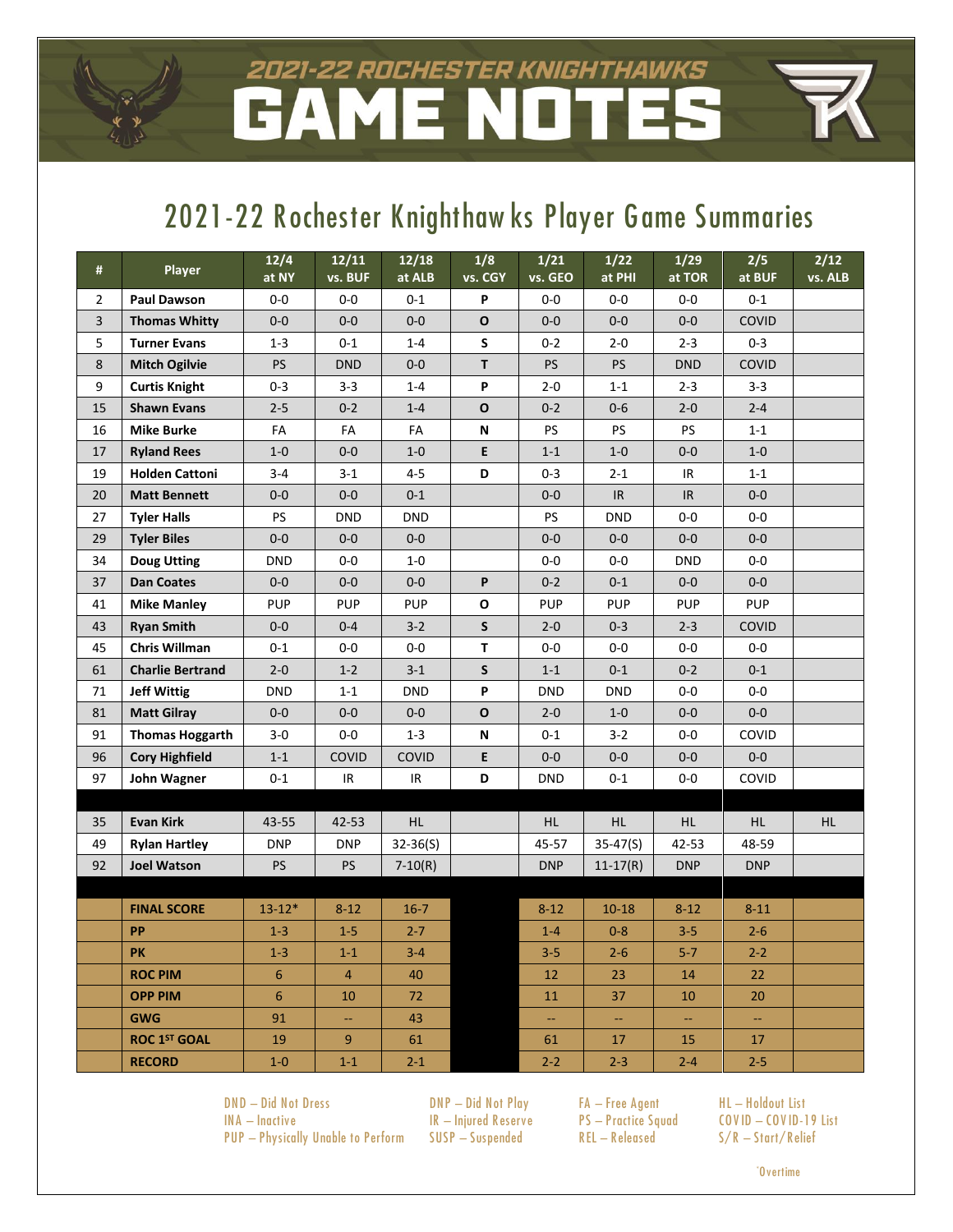## 2021–22 ROCHESTER KNIGHTHAWKS ME NOT  $\Delta$

# **2021-22 R ochester Knighthaw ks Player Game Summaries**

| $\#$                    | Player                  | 2/26<br>vs. BUF | 3/4<br>at GEO | 3/12<br>vs. NY | 3/19<br>at SASK | $\frac{3}{26}$<br>vs. PHI | 4/1<br>at HFX | 4/9<br>vs. TOR | 4/16<br>at NY | 4/22<br>vs. CGY | 4/30<br>vs. HFX |
|-------------------------|-------------------------|-----------------|---------------|----------------|-----------------|---------------------------|---------------|----------------|---------------|-----------------|-----------------|
| $\overline{2}$          | <b>Paul Dawson</b>      |                 |               |                |                 |                           |               |                |               |                 |                 |
| $\overline{\mathbf{3}}$ | <b>Thomas Whitty</b>    |                 |               |                |                 |                           |               |                |               |                 |                 |
| 5                       | <b>Turner Evans</b>     |                 |               |                |                 |                           |               |                |               |                 |                 |
| $\,8\,$                 | <b>Mitch Ogilvie</b>    |                 |               |                |                 |                           |               |                |               |                 |                 |
| 9                       | <b>Curtis Knight</b>    |                 |               |                |                 |                           |               |                |               |                 |                 |
| 15                      | <b>Shawn Evans</b>      |                 |               |                |                 |                           |               |                |               |                 |                 |
| 16                      | <b>Mike Burke</b>       |                 |               |                |                 |                           |               |                |               |                 |                 |
| $17\,$                  | <b>Ryland Rees</b>      |                 |               |                |                 |                           |               |                |               |                 |                 |
| 19                      | <b>Holden Cattoni</b>   |                 |               |                |                 |                           |               |                |               |                 |                 |
| 20                      | <b>Matt Bennett</b>     |                 |               |                |                 |                           |               |                |               |                 |                 |
| 27                      | <b>Tyler Halls</b>      |                 |               |                |                 |                           |               |                |               |                 |                 |
| 29                      | <b>Tyler Biles</b>      |                 |               |                |                 |                           |               |                |               |                 |                 |
| 34                      | <b>Doug Utting</b>      |                 |               |                |                 |                           |               |                |               |                 |                 |
| 37                      | <b>Dan Coates</b>       |                 |               |                |                 |                           |               |                |               |                 |                 |
| 41                      | <b>Mike Manley</b>      |                 |               |                |                 |                           |               |                |               |                 |                 |
| 43                      | <b>Ryan Smith</b>       |                 |               |                |                 |                           |               |                |               |                 |                 |
| 45                      | Chris Willman           |                 |               |                |                 |                           |               |                |               |                 |                 |
| 61                      | <b>Charlie Bertrand</b> |                 |               |                |                 |                           |               |                |               |                 |                 |
| $71\,$                  | <b>Jeff Wittig</b>      |                 |               |                |                 |                           |               |                |               |                 |                 |
| 81                      | <b>Matt Gilray</b>      |                 |               |                |                 |                           |               |                |               |                 |                 |
| 91                      | <b>Thomas Hoggarth</b>  |                 |               |                |                 |                           |               |                |               |                 |                 |
| 96                      | <b>Cory Highfield</b>   |                 |               |                |                 |                           |               |                |               |                 |                 |
| 97                      | John Wagner             |                 |               |                |                 |                           |               |                |               |                 |                 |
|                         |                         |                 |               |                |                 |                           |               |                |               |                 |                 |
| 35                      | <b>Evan Kirk</b>        | <b>HL</b>       | HL.           | HL             | <b>HL</b>       | HL                        | <b>HL</b>     | <b>HL</b>      | <b>HL</b>     |                 | <b>HL</b>       |
| 49                      | <b>Rylan Hartley</b>    |                 |               |                |                 |                           |               |                |               |                 |                 |
| 92                      | <b>Joel Watson</b>      |                 |               |                |                 |                           |               |                |               |                 |                 |
|                         |                         |                 |               |                |                 |                           |               |                |               |                 |                 |
|                         | <b>FINAL SCORE</b>      |                 |               |                |                 |                           |               |                |               |                 |                 |
|                         | PP                      |                 |               |                |                 |                           |               |                |               |                 |                 |
|                         | <b>PK</b>               |                 |               |                |                 |                           |               |                |               |                 |                 |
|                         | <b>ROC PIM</b>          |                 |               |                |                 |                           |               |                |               |                 |                 |
|                         | <b>OPP PIM</b>          |                 |               |                |                 |                           |               |                |               |                 |                 |
|                         | <b>GWG</b>              |                 |               |                |                 |                           |               |                |               |                 |                 |
|                         | <b>ROC 1ST GOAL</b>     |                 |               |                |                 |                           |               |                |               |                 |                 |
|                         | <b>RECORD</b>           |                 |               |                |                 |                           |               |                |               |                 |                 |

**DND – Did Not Dress DNP – Did Not P lay FA – Free A gent HL – Holdout List INA – Inactive IR – Injured R eserve P S – P ractice Squad CO V ID – CO V ID-19 List P UP – Physically Unable to P erform SUSP – Suspended R EL – R eleased S/ R – Start/ R elief**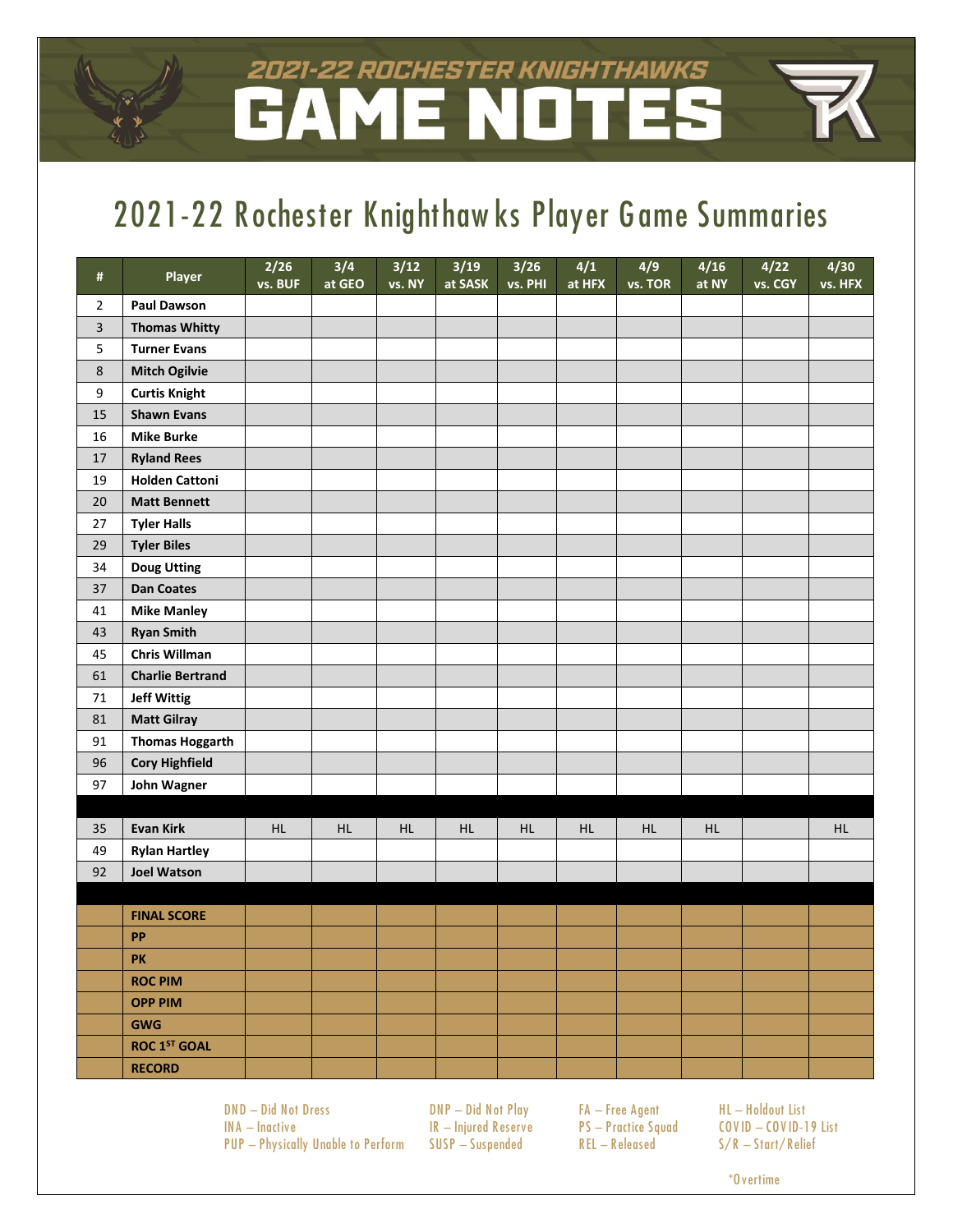# RECORD BOOK マ

# **Knighthaw ks Single-Season Team R ecords**

*(stats through 2019-20 season)*

| <b>MOST WINS:</b>                      | 2019-20                                  | $\mathbf 2$                                                     |  |
|----------------------------------------|------------------------------------------|-----------------------------------------------------------------|--|
| <b>MOST LOSSES:</b>                    | 2019-20                                  | 10                                                              |  |
| <b>MOST HOME WINS:</b>                 | 2019-20                                  | $\mathbf{2}$                                                    |  |
| <b>MOST HOME LOSSES:</b>               | 2019-20                                  | 3                                                               |  |
|                                        |                                          |                                                                 |  |
| <b>MOST ROAD WINS</b>                  |                                          |                                                                 |  |
| <b>MOST ROAD LOSSES:</b>               | 2019-20                                  | 7                                                               |  |
| <b>FEW EST WINS:</b>                   |                                          |                                                                 |  |
| <b>FEW EST LOSSES:</b>                 |                                          |                                                                 |  |
| FEW EST HOME WINS:                     |                                          |                                                                 |  |
| FEW EST HOME LOSSES:                   |                                          |                                                                 |  |
| <b>FEW EST ROAD WINS:</b>              | 2019-20                                  | 0                                                               |  |
| <b>FEW EST ROAD LOSSES:</b>            |                                          |                                                                 |  |
| <b>MOST SCORING POINTS:</b>            | 2019-20                                  | 311                                                             |  |
| <b>MOST GOALS SCORED:</b>              | 2019-20                                  | 115                                                             |  |
| <b>MOST ASSISTS:</b>                   | 2019-20                                  | 196                                                             |  |
| <b>MOST POWER-PLAY GOALS:</b>          |                                          |                                                                 |  |
|                                        | 2019-20                                  | 22                                                              |  |
| <b>MOST SHORTHANDED GOALS:</b>         | 2019-20                                  | 3                                                               |  |
| <b>MOST HOME GOALS:</b>                | 2019-20                                  | 51                                                              |  |
| <b>MOST ROAD GOALS:</b>                | 2019-20                                  | 64                                                              |  |
| FEW EST GOALS SCORED:                  |                                          |                                                                 |  |
| <b>FEW EST ASSISTS:</b>                |                                          |                                                                 |  |
| <b>FEW EST POWER-PLAY GOALS:</b>       |                                          |                                                                 |  |
| <b>FEW EST SHORTHANDED GOALS:</b>      |                                          |                                                                 |  |
| <b>FEW EST HOME GOALS:</b>             |                                          |                                                                 |  |
| <b>FEW EST ROAD GOALS:</b>             |                                          |                                                                 |  |
| <b>MOST GOALS SCORED AGAINST:</b>      | 2019-20                                  | 165                                                             |  |
| <b>MOST HOME GOALS SCORED AGAINST:</b> | 2019-20                                  | 63                                                              |  |
| <b>MOST ROAD GOALS SCORED AGAINST:</b> | 2019-20                                  | 102                                                             |  |
| FEW EST GOALS SCORED AGAINST:          |                                          |                                                                 |  |
| FEW EST HOME GOALS SCORED AGAINST:     |                                          |                                                                 |  |
|                                        |                                          |                                                                 |  |
| FEW EST ROAD GOALS SCORED AGAINST:     |                                          |                                                                 |  |
| <b>MOST PENALTY MINUTES:</b>           | 2019-20                                  | 207                                                             |  |
| FEW EST PENALTY MINUTES:               |                                          |                                                                 |  |
| <b>LONGEST WINNING STREAK:</b>         | 2019-20                                  |                                                                 |  |
|                                        | $1(x2)$   $1/18$ vs. CGY, $2/29$ vs. NY  |                                                                 |  |
| <b>LONGEST HOME WIN STREAK:</b>        | 2019-20                                  |                                                                 |  |
|                                        | $1 (x2)$   $1/18$ vs. CGY, $2/29$ vs. NY |                                                                 |  |
| <b>LONGEST ROAD WIN STREAK:</b>        |                                          |                                                                 |  |
|                                        |                                          |                                                                 |  |
| <b>LONGEST LOSING STREAK:</b>          | 2019-20                                  |                                                                 |  |
|                                        |                                          | $4 (x2)$   11/30 vs. GA - 1/11 at TOR, 1/19 at PHI - 2/22 at NE |  |
| LONGEST HOME LOSTING STREAK            | 2019-20                                  |                                                                 |  |
|                                        | 2   11/30 vs. GA - 12/28 vs. TOR         |                                                                 |  |
|                                        |                                          |                                                                 |  |
|                                        |                                          |                                                                 |  |
| LONGEST ROAD LOSING STREAK             | 2019-20                                  |                                                                 |  |
|                                        | 7   12/21 at HFX - 3/8 at COL            |                                                                 |  |
|                                        |                                          |                                                                 |  |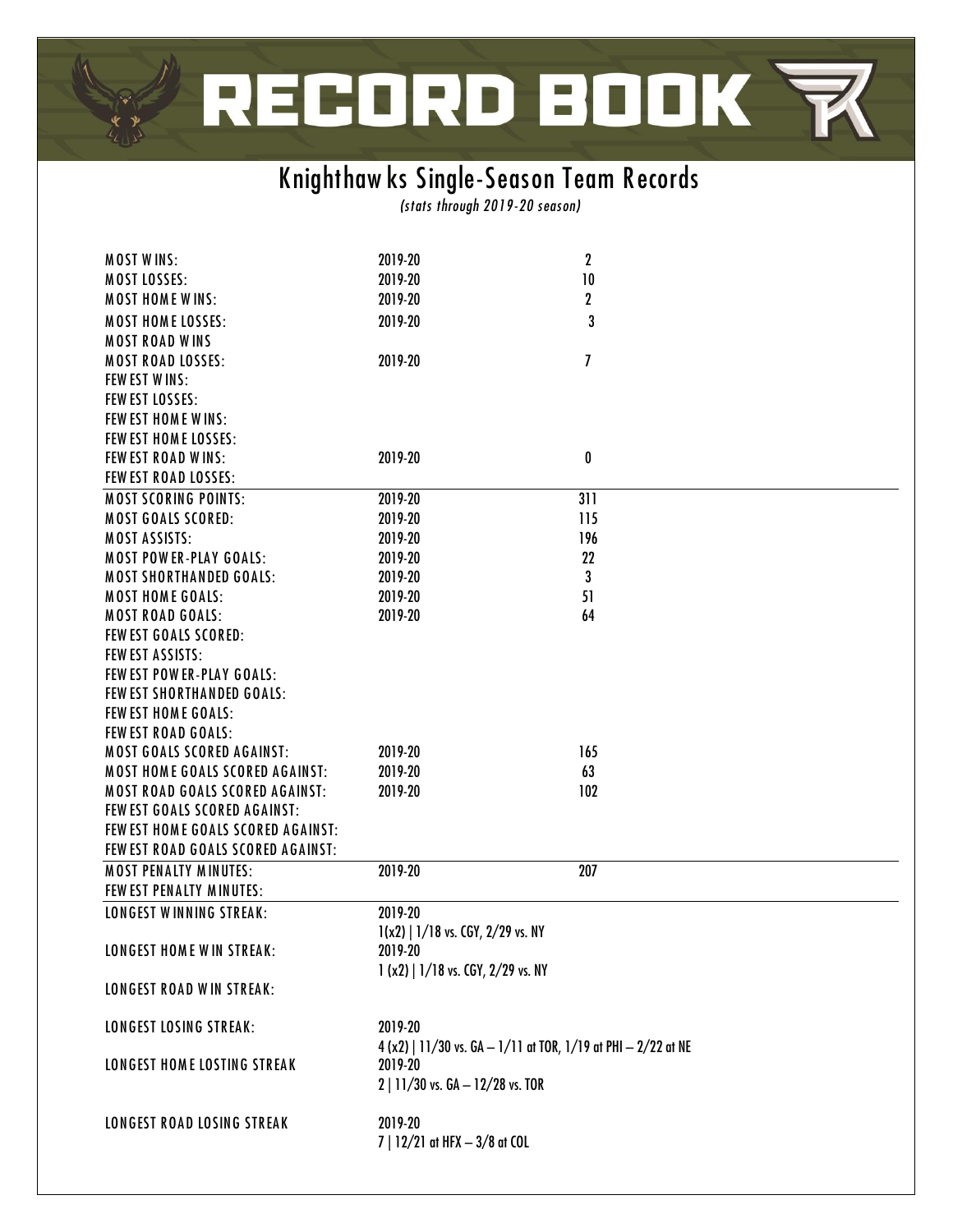

## Knighthaw ks Regular-Season Single-Game Team Records

(stats through 2019-20 season)

## **KNIGHTHAWKS GOALS**

M ost - 15 (16-15 OTL at BUF on 1/31/20) Few est - 4 (14-4 L vs. GEO on 11/30/19, 12-4 L at PHI on 1/19/20)

## **OPPONENTS GOALS**

M ost  $-19$  (19-6 L at SD on  $3/7/20$ ) Few est  $-10$  (10-8 L at COL on  $3/8/20$ )

## **COMBINED GOALS**

Most - 31 (16-15 OTL at BUF on 1/31/20) Few est  $-16$  (12-4 L at PHI on  $1/19/20$ )

## **KNIGHTHAWKS MARGIN OF VICTORY**

M ost - 1 (13-12 W vs. CGY on 1/18/20, 13-12 W vs. NY on 2/28/20) Few est - 1 (13-12 W vs. CGY on 1/18/20, 13-12 W vs. NY on 2/28/20)

## **OPPONENT MARGIN OF VICTORY**

M ost  $-13$  (19-6 L at SD on  $3/7/20$ ) Few est - 1 (13-12 L at TOR on 1/11/20, 16-15 OTL at BUF on 1/31/20, 11-10 OTL vs. VAN on 2/9/20)

## **KNIGHTHAWKS SHOTS ON GOALS**

M ost  $-65$  (1/31/20 at BUF) Few est  $-35(3/7/20$  at SD)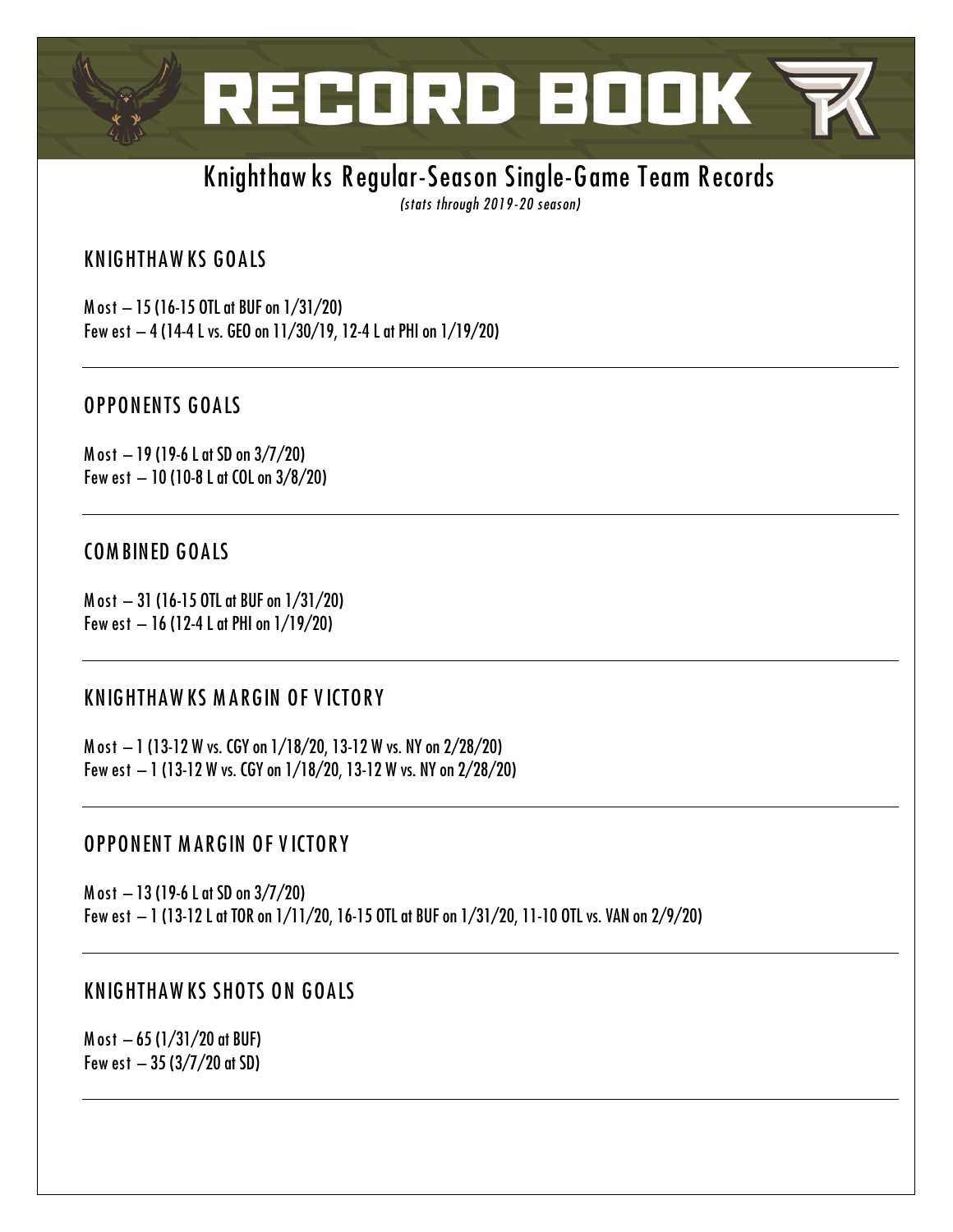## **OPPONENT SHOTS ON GOAL**

M ost - 71 (2/22/20 at NE, 3/7/20 at SD) Few est  $-44$  (12/21/19 at HFX, 3/8/20 at COL)

## **KNIGHTHAWKS GOALS IN ONE QUARTER**

M ost  $-8(1/31/20$  at BUF  $-3^{rd}$ ) Few est  $-$  0 (1/19/20 at PHI  $-$  1st & 3rd, 2/09/20 vs. VAN  $-$  3rd, 3/07/20 at SD  $-$  4th, 3/08/20 at COL  $-$  4th)

### **KNIGHTHAWKS GOALS IN ONE HALF**

M ost  $-12$  (1/31/20 at BUF  $-2^{nd}$ ) Few est - 1 (11/30/19 vs. GEO - 1st, 3/7/20 at SD -  $2<sup>nd</sup>$ , 3/8/20 -  $2<sup>nd</sup>$ 

## **GOALS ALLOWED BY KNIGHTHAWKS IN ONE QUARTER**

M ost  $-6$  (x8, most recent  $-3/8/20$  at COL  $-3^{rd}$ ) Few est  $-1$  (x7, most recent  $-3/8/20$  at COL  $-1$ <sup>st</sup> and  $4$ <sup>th</sup>

## **GOALS ALLOWED BY KNIGHTHAWKS IN ONE HALF**

M ost  $-11$  (2/22/20 at NE  $-2^{nd}$ , 3/7/20 at SD  $-1^{st}$ ) Few est  $-3(3/8/20$  at COL  $-1$ <sup>st</sup>)

### PENALTY MINUTES BY KNIGHTHAWS

M ost  $-63$  (1/19/20 at PHI) Few est  $-4(12/28/19)$  vs. TOR)

### PENALTY MINUTES BY OPPONENT

M ost  $-40$  (1/19/20 at PHI) Few est  $-8(12/21/19$  at HFX)

### **COMBINED PENALTY MINUTES**

M ost  $-103$  (1/19/20 at PHI) Few est  $-14(12/28/19)$  vs. TOR)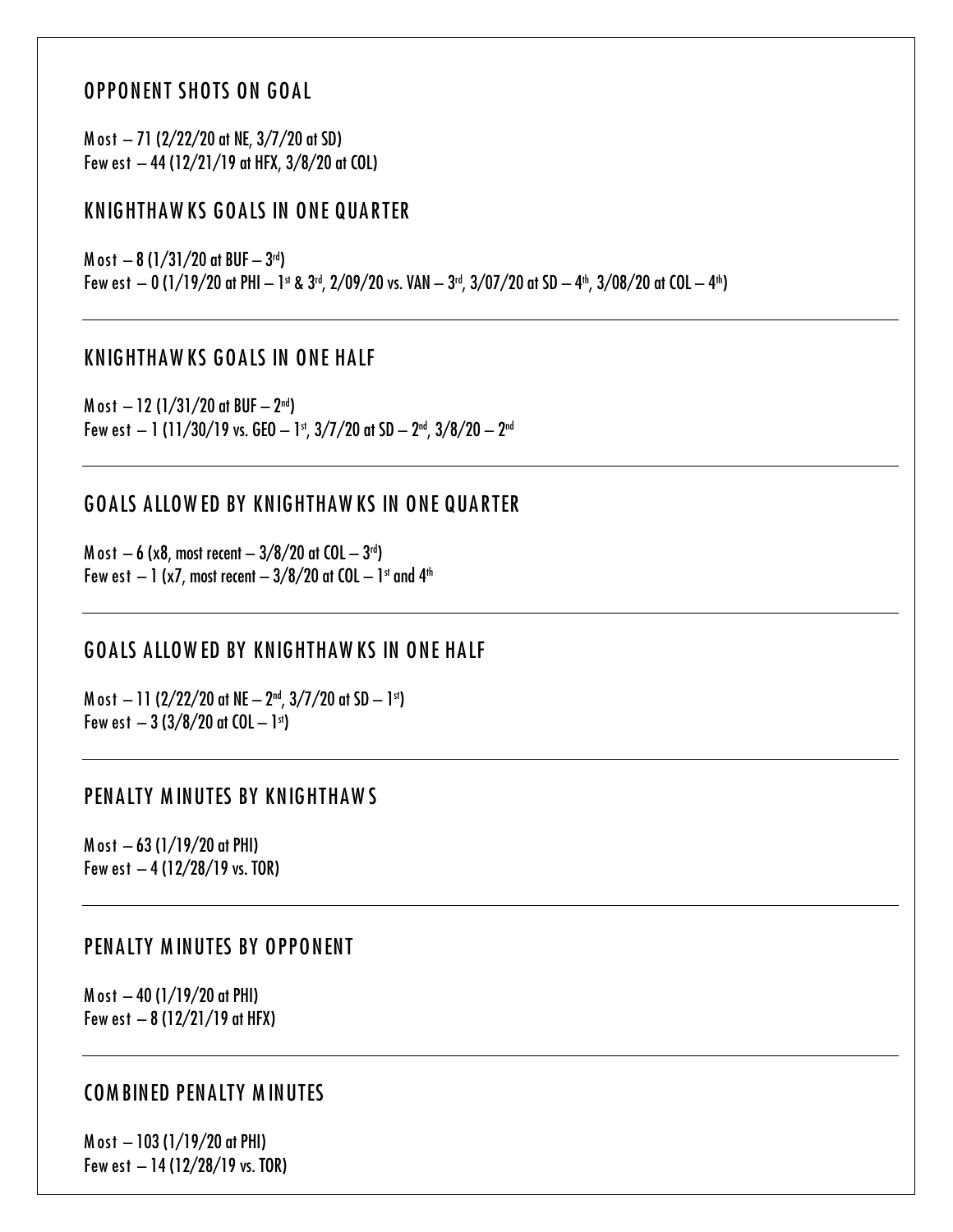

# **Knighthaw ks R egular-Season Single-Game Team R ecords By The Numbers**

*(stats through 2019 -20 season)*

| <b>KNIGHTHAWKS WHEN:</b>             |                  |                  | <b>HOME</b>      |                  | <b>ROAD</b>      |                  | <b>OVERALL</b>   |
|--------------------------------------|------------------|------------------|------------------|------------------|------------------|------------------|------------------|
|                                      | <b>TIMES</b>     | W                | L                | W                |                  | W                |                  |
| <b>SCORING FIRST GOAL OF GAME</b>    | 5                | $\boldsymbol{0}$ | $\mathbf{I}$     | $\boldsymbol{0}$ | 4                | $\boldsymbol{0}$ | 5                |
| <b>ALLOWING FIRST GOAL OF GAME</b>   | 7                | $\overline{2}$   | $\overline{2}$   | $\mathbf{0}$     | $\overline{3}$   | $\mathbf{2}$     | 5                |
| <b>OUTSHOOTING THE OPPONENT</b>      | $\boldsymbol{2}$ | 0                | $\boldsymbol{0}$ | $\boldsymbol{0}$ | $\boldsymbol{2}$ | 0                | $\boldsymbol{2}$ |
| <b>SHOTS ARE TIED</b>                | 1                | $\boldsymbol{0}$ | $\boldsymbol{0}$ | $\boldsymbol{0}$ | $\mathbf{I}$     | $\mathbf 0$      | $\mathbf{I}$     |
| <b>OUTSHOT BY THE OPPONENT</b>       | 9                | $\overline{2}$   | 3                | $\mathbf{0}$     | 4                | $\overline{2}$   | $\overline{I}$   |
| <b>LEADING AFTER ONE QUARTER</b>     | 4                | 0                | 1                | $\boldsymbol{0}$ | 3                | 0                | 4                |
| <b>TIED AFTER ONE QUARTER</b>        | 1                | $\boldsymbol{0}$ | $\boldsymbol{0}$ | $\boldsymbol{0}$ | $\mathbf{I}$     | $\boldsymbol{0}$ | $\mathbf{I}$     |
| <b>TRAILING AFTER ONE QUARTER</b>    | $\overline{I}$   | $\overline{2}$   | $\overline{2}$   | $\mathbf{0}$     | $\overline{3}$   | $\mathbf{2}$     | 5                |
| <b>LEADING AFTER TWO QUARTERS</b>    | 5                | 1                | $\mathbf{I}$     | $\boldsymbol{0}$ | $\mathbf{3}$     | 1                | $\overline{4}$   |
| <b>TIED AFTER TWO QUARTERS</b>       | $\boldsymbol{0}$ | $\boldsymbol{0}$ | $\boldsymbol{0}$ | $\boldsymbol{0}$ | $\boldsymbol{0}$ | $\boldsymbol{0}$ | $\boldsymbol{0}$ |
| <b>TRAILING AFTER TWO QUARTERS</b>   | 7                |                  | $\overline{2}$   | $\mathbf{0}$     | 4                | l                | 6                |
| <b>LEADING AFTER THREE QUARTERS</b>  | $\mathbf{3}$     | 1                | 1                | $\boldsymbol{0}$ | 1                | 1                | $\boldsymbol{2}$ |
| <b>TIED AFTER THREE QUARTERS</b>     | 1                | 1                | $\boldsymbol{0}$ | $\boldsymbol{0}$ | $\boldsymbol{0}$ | 1                | $\boldsymbol{0}$ |
| <b>TRAILING AFTER THREE QUARTERS</b> | 8                | $\mathbf{0}$     | $\overline{2}$   | $\mathbf{0}$     | 6                | $\boldsymbol{0}$ | 8                |
| <b>IN OVERTIME</b>                   | $\boldsymbol{2}$ | $\boldsymbol{0}$ | 1                | $\boldsymbol{0}$ | 1                | $\boldsymbol{0}$ | $\boldsymbol{2}$ |
| <b>ONE-GOAL GAMES</b>                | 5                | $\overline{2}$   | 1                | $\mathbf{0}$     | $\overline{2}$   | $\overline{2}$   | 3                |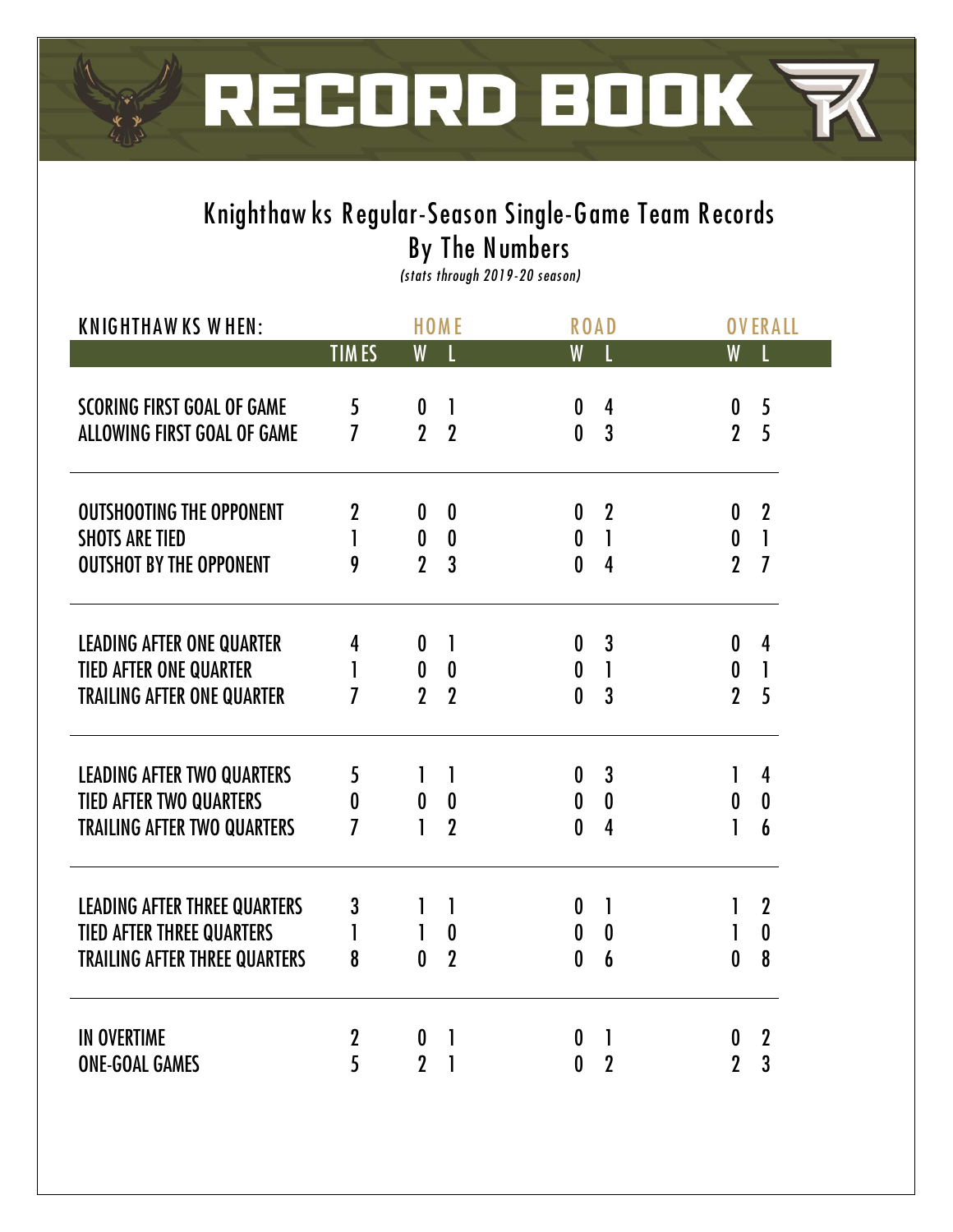

# **R ochester Knighthaw ks Individual Single-Game R ecords**

*(stats through 2019 -20 season)*

| <b>Most Goals:</b>                 | 5  | <b>Holden Cattoni at Toronto</b>   | <b>January 11, 2020</b>  |
|------------------------------------|----|------------------------------------|--------------------------|
| <b>Most Assists:</b>               | 8  | Curtis Knight vs. New York         | <b>February 29, 2020</b> |
| <b>Most Points:</b>                | 10 | Holden Cattoni at Buffalo          | <b>January 31, 2020</b>  |
| <b>Most Penalty Minutes:</b>       | 14 | <b>Turner Evans at New England</b> | <b>February 22, 2020</b> |
| <b>Most Shots on Goal:</b>         | 14 | <b>Curtis Knight at Buffalo</b>    | <b>January 31, 2020</b>  |
| <b>Most Loose Balls Recovered:</b> | 14 | <b>Shawn Evans vs. Vancouver</b>   | February 9, 2020         |
| <b>Most Face-off Wins:</b>         | 17 | Chris Willman at Buffalo           | <b>January 31, 2020</b>  |
|                                    | 17 | Jay Thorimbert at Toronto          | <b>January 11, 2020</b>  |
| <b>Most Saves:</b>                 | 51 | Steve Fryer at Philadelphia        | <b>January 19, 2020</b>  |

## **O pposing Team Single-Game Individual R ecords**

| <b>Most Goals:</b>                 | 6  | Dan Lomas, New York                 | <b>February 29, 2020</b> |  |
|------------------------------------|----|-------------------------------------|--------------------------|--|
| <b>Most Assists:</b>               | 8  | <b>Callum Crawford, New England</b> | <b>February 22, 2020</b> |  |
| <b>Most Points:</b>                | 12 | <b>Callum Crawford, New England</b> | <b>February 22, 2020</b> |  |
| <b>Most Penalty Minutes:</b>       | 19 | <b>Greg Downing, New England</b>    | <b>February 22, 2020</b> |  |
| <b>Most Shots on Goal:</b>         | 20 | <b>Callum Crawford, New England</b> | <b>February 22, 2020</b> |  |
| <b>Most Loose Balls Recovered:</b> | 15 | Joe Nardella, New England           | <b>February 22, 2020</b> |  |
| <b>Most Face-off Wins:</b>         | 22 | Alex Woodall, New York              | <b>February 29, 2020</b> |  |
| <b>Most Saves:</b>                 | 50 | <b>Matt Vinc Buffalo</b>            | <b>January 31, 2020</b>  |  |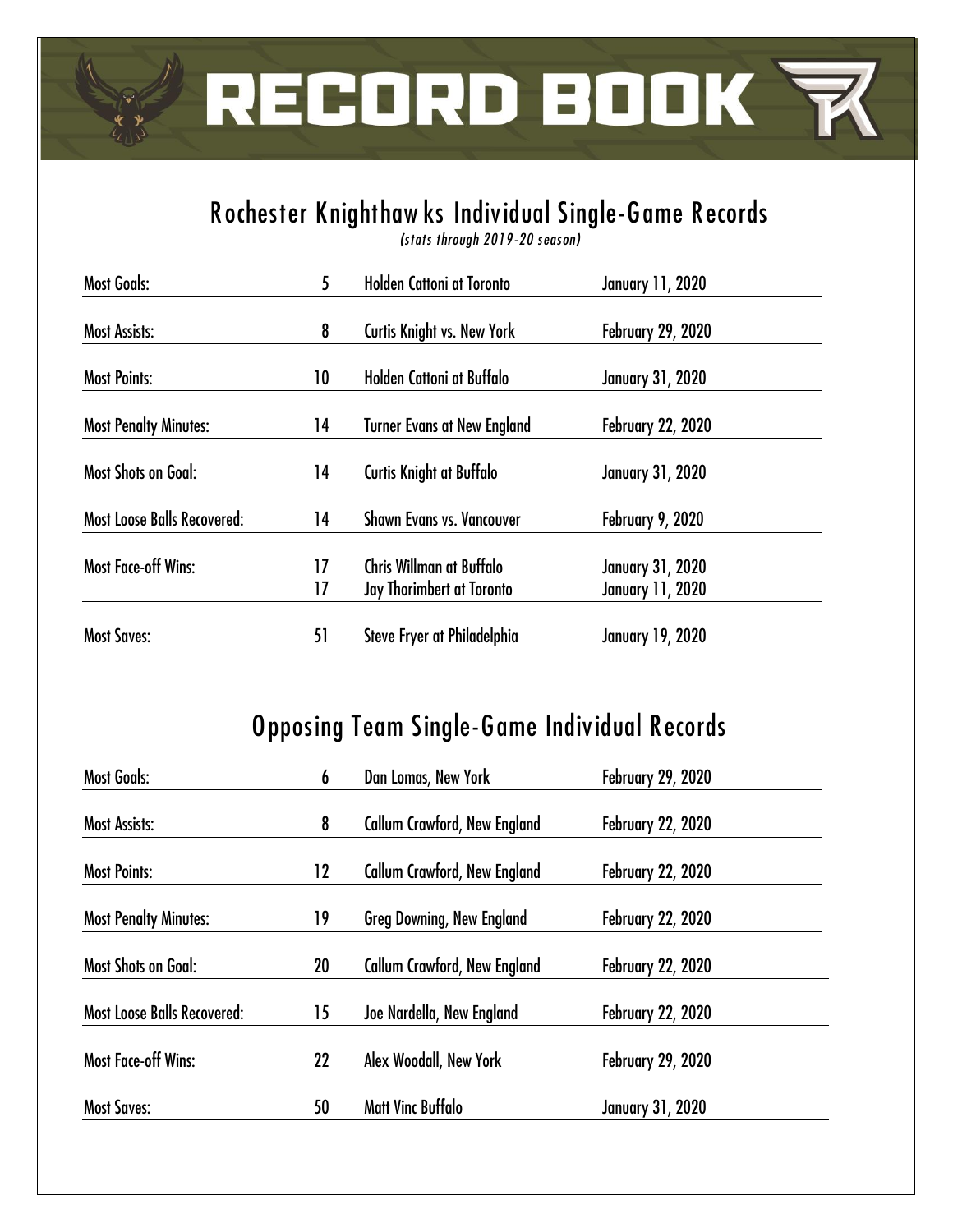# RECORD BOOK **R**

# **R ochester Knighthaw ks Individual Single-Season R ecords**

*(stats through 2019 -20 season)*

| <b>MOST GOALS BY FORWARD:</b>                | <b>Holden Cattoni</b>  | 24               | $(2019-20)$          |
|----------------------------------------------|------------------------|------------------|----------------------|
| <b>MOST ASSISTS BY FORWARD:</b>              | <b>Holden Cattoni</b>  | 38               | $(2019-20)$          |
| <b>MOST POINTS BY FORWARD:</b>               | <b>Holden Cattoni</b>  | 62               | $(2019-20)$          |
| <b>MOST LOOSE BALLS BY FORWARD:</b>          | <b>Holden Cattoni</b>  | 60               | $(2019-20)$          |
| MOST GOALS BY DEFENSEMAN/TRANSITION:         | <b>Cory Highfield</b>  | 9                | $(2019-20)$          |
| MOST ASSISTS BY DEFENSEMAN/TRANSITION:       | <b>Matthew Bennett</b> | 8                | $(2019-20)$          |
| MOST POINTS BY DEFENSEMAN/TRANSITION:        | <b>Cory Highfield</b>  | 13               | $(2019-20)$          |
| MOST LOOSE BALLS BY DEFENSEMAN/TRANSITION:   | <b>Ryland Rees</b>     | 75               | $(2019-20)$          |
| <b>MOST GOALS BY GOALTENDER:</b>             |                        |                  |                      |
| <b>MOST ASSISTS BY GOALTENDER:</b>           | <b>Craig Wende</b>     | $\mathbf 2$      | $(2019-20)$          |
| <b>MOST POINTS BY GOALTENDER:</b>            | <b>Craig Wende</b>     | $\boldsymbol{2}$ | $(2019-20)$          |
| <b>MOST LOOSE BALLS BY GOALTENDER:</b>       | <b>Rylan Hartley</b>   | $\mathbf 2$      | $(2019-20)$          |
| <b>MOST PIMs BY FORWARD:</b>                 | <b>Shawn Evans</b>     | 31               | $(2019-20)$          |
| MOST PIMs BY DEFENSEMAN/TRANSITION:          | <b>Paul Dawson</b>     | 29               | $(2019-20)$          |
| <b>MOST PIMS BY GOALTENDER:</b>              |                        |                  |                      |
| <b>MOST SAVES BY GOALTENDER:</b>             | <b>Craig Wende</b>     | 194              | $(2019-20)$          |
| <b>MOST GOALS BY A ROOKIE:</b>               | <b>Cory Highfield</b>  | 9                | $(2019-20)$          |
| <b>MOST ASSISTS BY A ROOKIE:</b>             | <b>Ryland Rees</b>     | $\overline{I}$   | $(2019-20)$          |
| <b>MOST POINTS BY A ROOKIE:</b>              | <b>Cory Highfield</b>  | 13               | $(2019-20)$          |
| <b>MOST PIMs BY A ROOKIE:</b>                | <b>Thomas Whitty</b>   | 12               | $(2019-20)$          |
| <b>MOST LOOSE BALLS BY A ROOKIE:</b>         | <b>Ryland Rees</b>     | 75               | $(2019-20)$          |
|                                              |                        |                  |                      |
| <b>MOST POWER-PLAY GOALS:</b>                | <b>Holden Cattoni</b>  | 6                | $(2019-20)$          |
| <b>MOST SHORTHANDED GOALS:</b>               | <b>Phil Caputo</b>     | 1                | $(2019-20)$          |
|                                              | <b>Holden Cattoni</b>  | 1                | $(2019-20)$          |
|                                              | <b>Dan Lintner</b>     | 1                | $(2019-20)$          |
| <b>MOST GAME-WINNING GOALS:</b>              | Holden Cattoni         | 1                | $(2019-20)$          |
|                                              | <b>Curtis Knight</b>   | $\mathbf{I}$     | $(2019-20)$          |
| <b>MOST LOOSE BALL RECOVERIES:</b>           | <b>Ryland Rees</b>     | 75               | $(2019-20)$          |
| LONGEST CONSECUTIVE POINT STREAK (IN GAMES): | <b>Holden Cattoni</b>  | 12               | (2019-20) 62 points  |
| LONGEST GOAL-SCORING STREAK (IN GAMES):      | <b>Holden Cattoni</b>  | 12               | (2019-20) 24 goals   |
| LONGEST ASSIST STREAK (IN GAMES):            | <b>Holden Cattoni</b>  | 12               | (2019-20) 38 assists |
| <b>HIGHEST SHOOTING PERCENTAGE:</b>          | <b>Matthew Bennett</b> | 33.3             | $(2019-20)$          |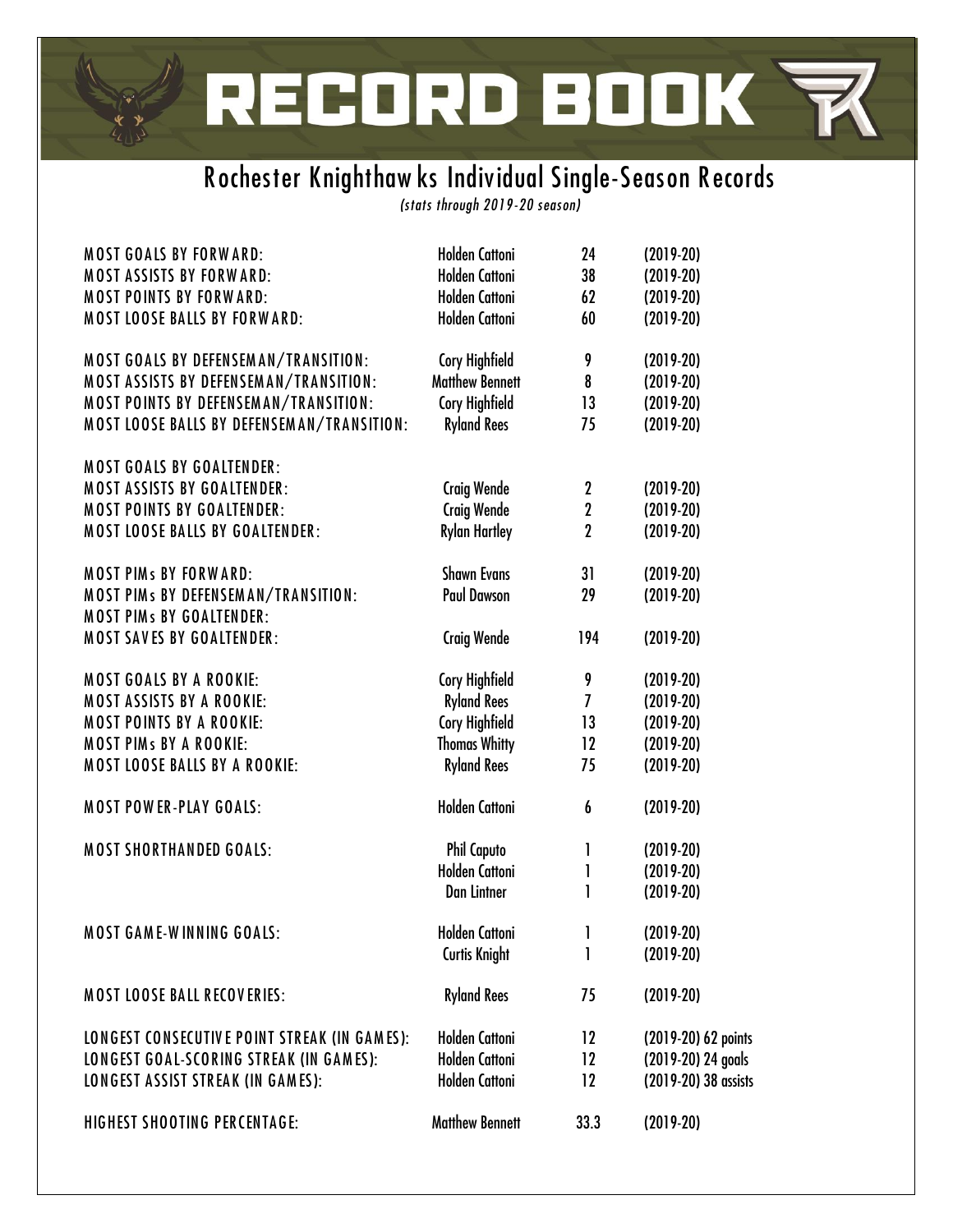# RECORD BOOK **R**

# **R egular-Season A ll-Time Franchise Leaders**

| <b>GAMES PLAYED</b>    |                | <b>POWER-PLAY GOALS</b>    |                |
|------------------------|----------------|----------------------------|----------------|
| <b>Matthew Bennett</b> | 12             | <b>Holden Cattoni</b>      | 6              |
| <b>Holden Cattoni</b>  | 12             | <b>Shawn Evans</b>         | 5              |
| <b>Paul Dawson</b>     | 12             | <b>Cory Highfield</b>      | $\overline{4}$ |
| <b>Dylan Evans</b>     | 12             | <b>Curtis Knight</b>       | $\overline{2}$ |
| <b>Turner Evans</b>    | 12             | <b>Dan Lintner</b>         | 1              |
| Cory Highfield         | 12             | <b>Phil Caputo</b>         | 1              |
| <b>Curtis Knight</b>   | 12             | <b>Doug Utting</b>         | 1              |
| <b>Ryland Rees</b>     | 12             |                            |                |
| <b>Doug Utting</b>     | 12             | <b>POWER-PLAY ASSISTS</b>  |                |
| <b>Thomas Whitty</b>   | 12             | <b>Holden Cattoni</b>      | 12             |
|                        |                | <b>Shawn Evans</b>         | 7              |
| <b>GOALS</b>           |                | <b>Turner Evans</b>        | 5              |
| <b>Holden Cattoni</b>  | 24             | Curtis Knight              | $\overline{4}$ |
| <b>Curtis Knight</b>   | 15             | <b>Cory Highfield</b>      | $\overline{2}$ |
| <b>Shawn Evans</b>     | 14             | <b>Phil Caputo</b>         | $\overline{2}$ |
| <b>Phil Caputo</b>     | 14             | <b>Dan Michel</b>          | l              |
| <b>Turner Evans</b>    | 12             | <b>Pat Saunders</b>        | 1              |
| Cory Highfield         | 9              |                            |                |
| <b>Dan Lintner</b>     | 5              | <b>SHORTHANDED GOALS</b>   |                |
| <b>Dan Michel</b>      | 5              | <b>Holden Cattoni</b>      | 1              |
| <b>Ryland Rees</b>     | $\overline{4}$ |                            |                |
| <b>Paul Dawson</b>     | $\overline{2}$ | <b>SHORTHANDED ASSISTS</b> |                |
|                        |                | <b>Matthew Bennett</b>     | 1              |
| <b>ASSISTS</b>         |                | <b>Holden Cattoni</b>      | 1              |
| <b>Holden Cattoni</b>  | 38             | <b>Mark Cockerton</b>      | 1              |
| <b>Curtis Knight</b>   | 31             | <b>Ryland Rees</b>         | 1              |
| <b>Shawn Evans</b>     | 29             | <b>Darryl Robertson</b>    | 1              |
| <b>Turner Evans</b>    | 16             | <b>Thomas Whitty</b>       | 1              |
| <b>Dan Lintner</b>     | 12             |                            |                |
| <b>Phil Caputo</b>     | $\mathbf{1}$   | <b>GAME-WINNING GOALS</b>  |                |
| <b>Matthew Bennett</b> | 8              | <b>Holden Cattoni</b>      | 1              |
| <b>Ryland Rees</b>     | 7              | <b>Curtis Knight</b>       | l              |
| <b>Dan Michel</b>      | 6              |                            |                |
| <b>Chris Willman</b>   | 5              | <b>PENALTY MINUTES</b>     |                |
|                        |                | <b>Shawn Evans</b>         | 31             |
| <b>POINTS</b>          |                | <b>Paul Dawson</b>         | 29             |
| <b>Holden Cattoni</b>  | 62             | <b>Turner Evans</b>        | 20             |
| <b>Curtis Knight</b>   | 46             | <b>Matthew Bennett</b>     | 16             |
| <b>Shawn Evans</b>     | 43             | <b>Dylan Evans</b>         | 14             |
| <b>Turner Evans</b>    | 38             | <b>Thomas Whitty</b>       | 12             |
| <b>Phil Caputo</b>     | 25             | <b>Doug Utting</b>         | 9              |
| <b>Dan Lintner</b>     | 17             | <b>Tyler Biles</b>         | 9              |
| <b>Cory Highfield</b>  | 13             | <b>Holden Cattoni</b>      | 8              |
| <b>Ryland Rees</b>     | 11             | <b>Phil Caputo</b>         | 8              |
| <b>Dan Michel</b>      | 11             |                            |                |
|                        |                |                            |                |

| <b>LOOSE BALLS</b>        |     |
|---------------------------|-----|
| <b>Ryland Rees</b>        | 75  |
| Paul Dawson               | 64  |
| <b>Dylan Evans</b>        | 63  |
| <b>Matthew Bennett</b>    | 60  |
| <b>Holden Cattoni</b>     | 60  |
| <b>Shawn Evans</b>        | 57  |
| <b>Turner Evans</b>       | 53  |
| <b>Thomas Whitty</b>      | 52  |
| <b>Curtis Knight</b>      | 52  |
| <b>Doug Utting</b>        | 47  |
|                           |     |
| <b>FACE-OFF WINS</b>      |     |
| <b>Jay Thorimbert</b>     | 64  |
| <b>Chris Willman</b>      | 44  |
| <b>Dylan Evans</b>        | 26  |
|                           |     |
| <b>SHOTS</b>              |     |
| <b>Holden Cattoni</b>     | 185 |
|                           |     |
| <b>Shawn Evans</b>        | 124 |
| Curtis Knight             | 114 |
| <b>Turner Evans</b>       | 105 |
| <b>Dan Lintner</b>        | 60  |
| <b>Phil Caputo</b>        | 56  |
| <b>Cory Highfield</b>     | 42  |
| Dan Michel                | 33  |
| <b>Mark Cockerton</b>     | 22  |
| <b>Dallas Bridle</b>      | 16  |
|                           |     |
| <u>GOALTENDER WINS</u>    |     |
| <b>Rylan Hartley</b>      | 1   |
| <b>Craig Wende</b>        | 1   |
|                           |     |
| <b>SAVES</b>              |     |
| <b>Craig Wendre</b>       | 194 |
| <b>Rylan Hartley</b>      | 171 |
| <b>Steve Fryer</b>        | 170 |
|                           |     |
| <b>GOALTENDER MINUTES</b> |     |
| <b>Steve Fryer</b>        | 257 |
| <b>Craig Wende</b>        | 255 |
| <b>Rylan Hartley</b>      | 212 |
|                           |     |
| <b>HEAD COACHING WINS</b> |     |
| Mike Hasen                | 2   |
|                           |     |
|                           |     |